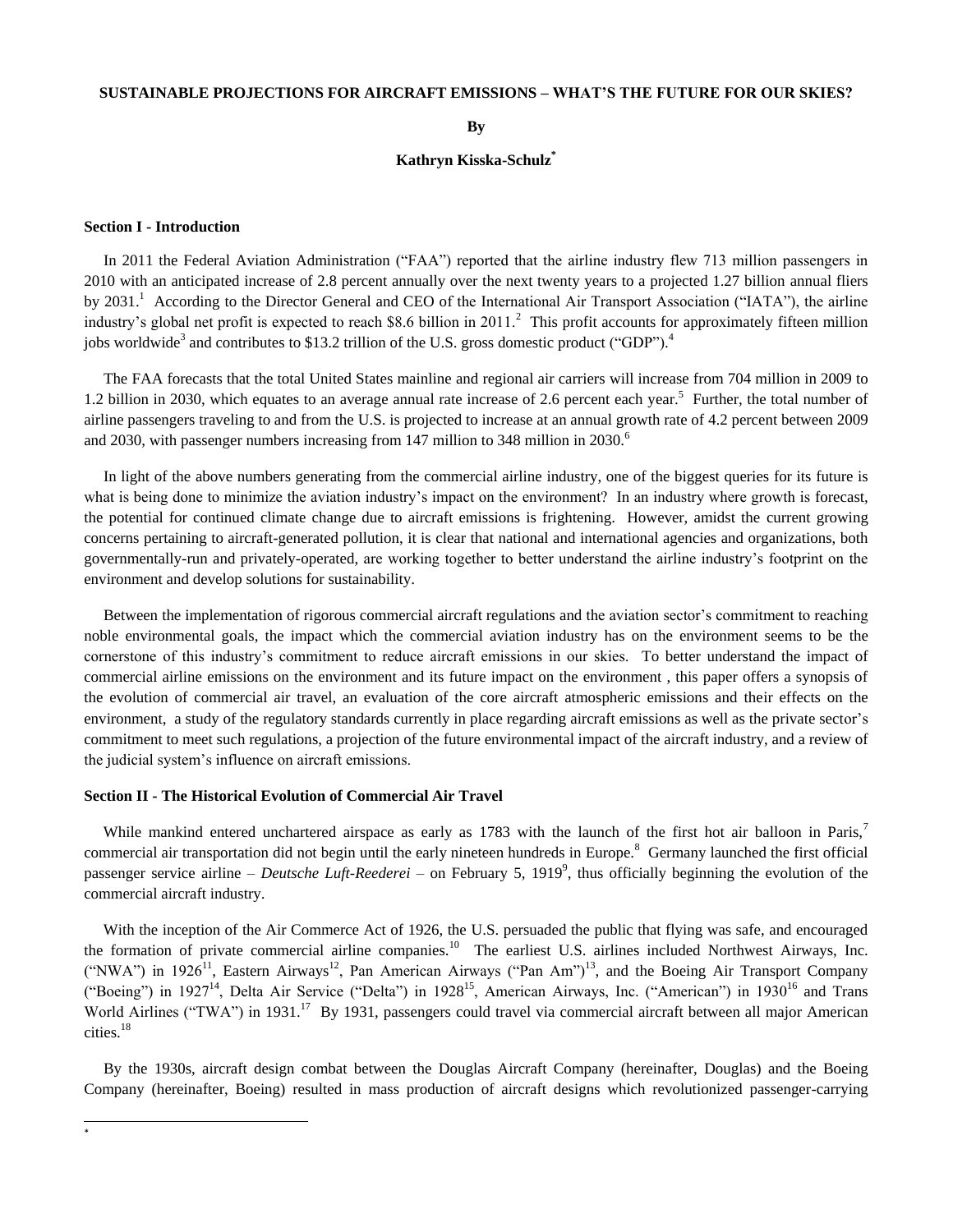performance.<sup>19</sup> In the span of the 1930's, numerous upgrades were made to commercial aircraft, including luxury sleeping<sup>20</sup>, multi-engine aircraft<sup>21</sup>, and pressurized, heated and sound-proofed cabins<sup>22</sup>.

While few if any of the commercial airline companies made profits in the early days of commercial flight $^{23}$ , the 1930's aircraft boom resulted in profits from passenger operations alone.<sup>24</sup> By the end of the decade, U.S. airliners were carrying three million passengers a year. $25$ 

International travel gained recognition in the mid-1930's with the advent of the sea plane.<sup>26</sup> Pan Am took the American lead with this invention and in 1935 began scheduling flights across the Pacific Ocean.<sup>27</sup> While numerous seaplane designs graced the air<sup>28</sup>, the Boeing B-314 Clipper was the last and largest of the commercial seaplanes designed, carrying a maximum of seventy four passengers and flying at a top cruising speed of one hundred eighty three miles per hour.<sup>29</sup> This aircraft was the precursor to the modern day land-plane.<sup>30</sup>

 The 1940s, the end of World War II, and the 1950's welcomed the new era of commercial air travel, particularly non-stop air travel on a domestic and international scale.<sup>31</sup> Pan Am launched the Boeing 377 Statocruiser, a luxury aircraft which could carry up to one hundred and twelve passengers, into the commercial aircraft industry in  $1949$ .<sup>32</sup> However, heavy competition among design competitors Lockheed and Douglas set the stage for newer, faster and more cost-efficient aircraft.<sup>33</sup> By 1957 the Lockheed 1649 Starliner could fly from Los Angeles to London nonstop in nineteen hours.<sup>34</sup>

 The post World War II era in commercial aviation brought with it another generation of evolutionary design – specifically to the aircraft engine.<sup>35</sup> Early jet engines used large quantities of fuel and required heavy demands on maintenance staff.<sup>36</sup> The advent of the turboprop engine, which used hot gas inside a jet engine to drive propellers, offered much better fuel economy than the original turbojet engines.<sup>37</sup> However, the 1950's turbojet engine design followed by the turbo-fan engine of the 1960's became standard models in jet aircraft due to their fuel-efficiency and long-distance travel range.<sup>38</sup>

 The 1960's marked yet another era in aircraft engine design – that of the cost efficient aircraft. American airlines were in need of aircraft to operate on shorter routes.<sup>39</sup> New engine designs were required to offset the economics of shorter flight lengths – operating costs were required to be low enough to offset the number of passengers an aircraft could carry.<sup>40</sup> Douglas produced the DC-9 which offered aft-mounted engine designs, but the Boeing  $727<sup>41</sup>$  which offered a three-mounted rear-engine design, and the smaller two-mounted under-wing engine designed Boeing 737 eroded the DC-9 market.<sup>42</sup>

 The growth of passenger air travel during this decade was remarkable – TWA's figures rose from 4.6 billion in 1958 to 19.1 billion in 1969; and Pan Am growth rose from 3.8 billion in 1958 to 17.1 billion in 1969. $^{43}$  With growth on the rise, not only were aircraft designs required to accommodate such numbers, but so were airports and air traffic control management requirements.<sup>44</sup> Essentially, the world needed to accommodate the newest inception of jet aircraft including the likes of the Boeing 747 "Jumbo Jet" in 1965 and the Concorde in 1976.<sup>45</sup> However, amidst the glamour and stylishness of the latest aircraft designs, the ecology movement began to take shape against airlines claiming that aircraft use was damaging the ozone layer.<sup>46</sup>

 Commercial aircraft designs after the 1970's have varied only marginally, until the recent vision of the super-jumbo jet which is capable of carrying up to eight hundred passengers.<sup>47</sup> The Boeing 787 Dreamliner, a recent vision in wide-body aircraft design, is anticipated to provide airlines with unmatched fuel efficiency for comparable missions than the current similarly sized airplane, while maintaining travel speeds similar to the current fastest wide-body aircraft.<sup>48</sup>

 The ultimate question for the future of commercial air travel largely lies in the quest for environmentally acceptable aircraft designs. The greatest threat to the future of air travel is likely the growing sensitivity to environmental damage caused by aircraft.<sup>49</sup> Governments and agencies, including the FAA, Environmental Protection Agency ("EPA"), National Aeronautics and Space Administration ("NASA"), the International Civil Aviation Organization ("ICAO") and International Air Transport Association ("IATA") are working in tandem with aircraft manufacturers in an effort to combat global warming.<sup>50</sup> The rise or fall of commercial air transportation in the future is undoubtedly linked to the next generation of aircraft design.

# **Section III - Aircraft Emissions and the Environmental Concerns**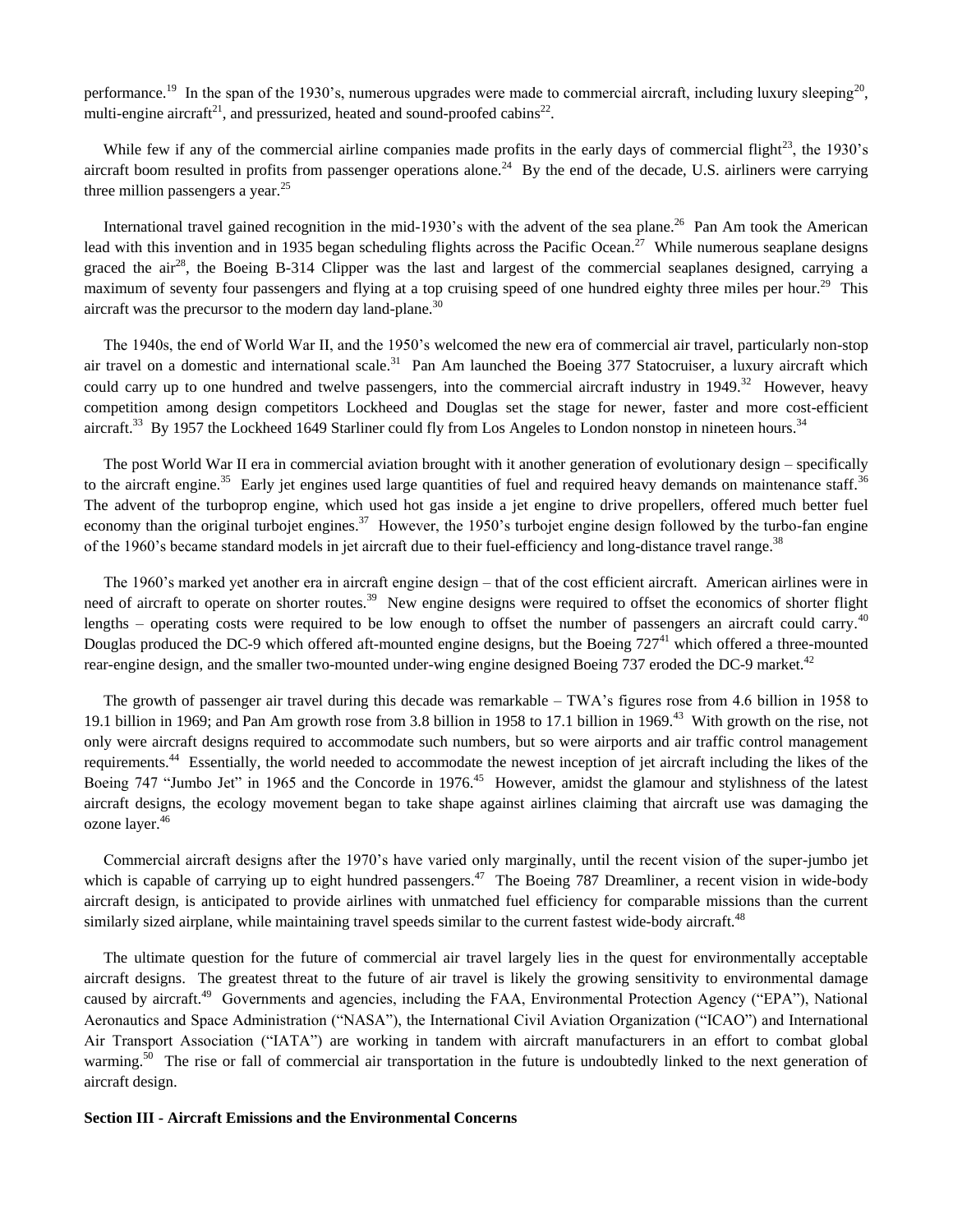# *Pollution and Transportation*

Transportation<sup>51</sup> is described as being the world's most serious environmental villain.<sup>52</sup> As a major consumer of nonrenewable energy resources including fossil fuels, transportation is among one of the world's most prominent polluters<sup>53</sup> and is deemed the largest end-use source of carbon dioxide.<sup>54</sup> According to the EPA, in 2008 transportation sources contributed approximately twenty seven percent of the total U.S. greenhouse gas emissions.<sup>55</sup> Transportation is also found to be the fastest growing source of greenhouse gas emissions in the U.S. $^{56}$ 

 Aircraft release gasses and particulate emissions directly into the atmosphere, both at the ground level and into the upper atmosphere.<sup>57</sup> While air transportation contributes to a relatively small share of the total pollutants in our environment<sup>58</sup>, it is the only industry which discharges harmful emissions directly into the upper atmosphere.<sup>59</sup>

 The Intergovernmental Panel on Climate Change ("IPCC") has determined that two major global environmental issues emerging from the field of aviation may have potentially important consequences: climate change, including changes to weather patterns, and stratospheric ozone depletion and the resulting increase in ultraviolet B ("UV-B") radiation at the Earth's surface.<sup>60</sup> Thus, concerns about the consumption of non-renewable resources, including fossil fuels, global warming, and acid rain, as well as air and noise pollution, urban sprawl, congestion, and safety warrant a closer examination of the role of transportation in making planet Earth less habitable.<sup>61</sup> As commercial aircraft emissions are a growing concern in the transportation emissions inventory, especially considering that the FAA has reported that flights of commercial air carriers increased by nine percent from 2002 to 2010 and will increase by thirty four percent from 2002 to 2020,<sup>62</sup> a closer look at the types of pollutants which are emitted into the atmosphere by aircraft is imperative in order to critically asses the future of "green aircraft".

### *Critical Pollutants*

 The EPA has identified certain critical pollutants which cause or contribute to air pollution and which can endanger the public health or welfare.<sup>63</sup> Those key pollutants are: Ozone (O<sub>3</sub>), Carbon monoxide (CO), Particulates (PM-10), Sulfur dioxide (SO<sub>2</sub>), Nitrogen dioxide (NO<sub>2</sub>) and Lead (Pb).<sup>64</sup>

 The Glenn Research Center, NASA's lead center for aeropropulsion, documents that modern jet fuel is primarily kerosene, which is a flammable hydrocarbon oil and fossil fuel.<sup>65</sup> Burning fossil fuels primarily produces  $CO_2$  and water vapor  $(H_2O)$ .<sup>66</sup> Other major emissions include nitric oxide (NO) and NO<sub>2</sub>, which are collectively referred to as  $NO_x$ ,  $SO_2$ , and soot.<sup>67</sup> Each of these listed pollutants is emitted in and around airports and/ or into the upper atmosphere during actual aircraft use. A brief discussion of these pollutants, along with an understanding of how aircraft engine emissions of these pollutants affect life on Earth and the world as we know it, follows as it is integral to the pursuit of finding a way to reduce such emissions in the future.

# *Ozone (O3)*

 Ozone is a highly reactive gas composed of three oxygen atoms. It is both a natural and man-made product that occurs in the Earth's upper and lower atmospheres.<sup>68</sup> Ozone forms as a result of volatile organic compounds (VOCs) and oxides of nitrogen (NO<sub>x</sub>) reacting in the presence of sunlight in the atmosphere.<sup>69</sup> VOCs are emitted at airports and where aircraft, ground support equipment, and ground access vehicles are located.<sup>70</sup> While NO<sub>x</sub> are emitted in and around airports,<sup>71</sup> significant NO<sub>x</sub> emissions are produced during aircraft takeoff and climbout<sup>72</sup> when fossil fuels are burned at extremely high temperatures.<sup>73</sup>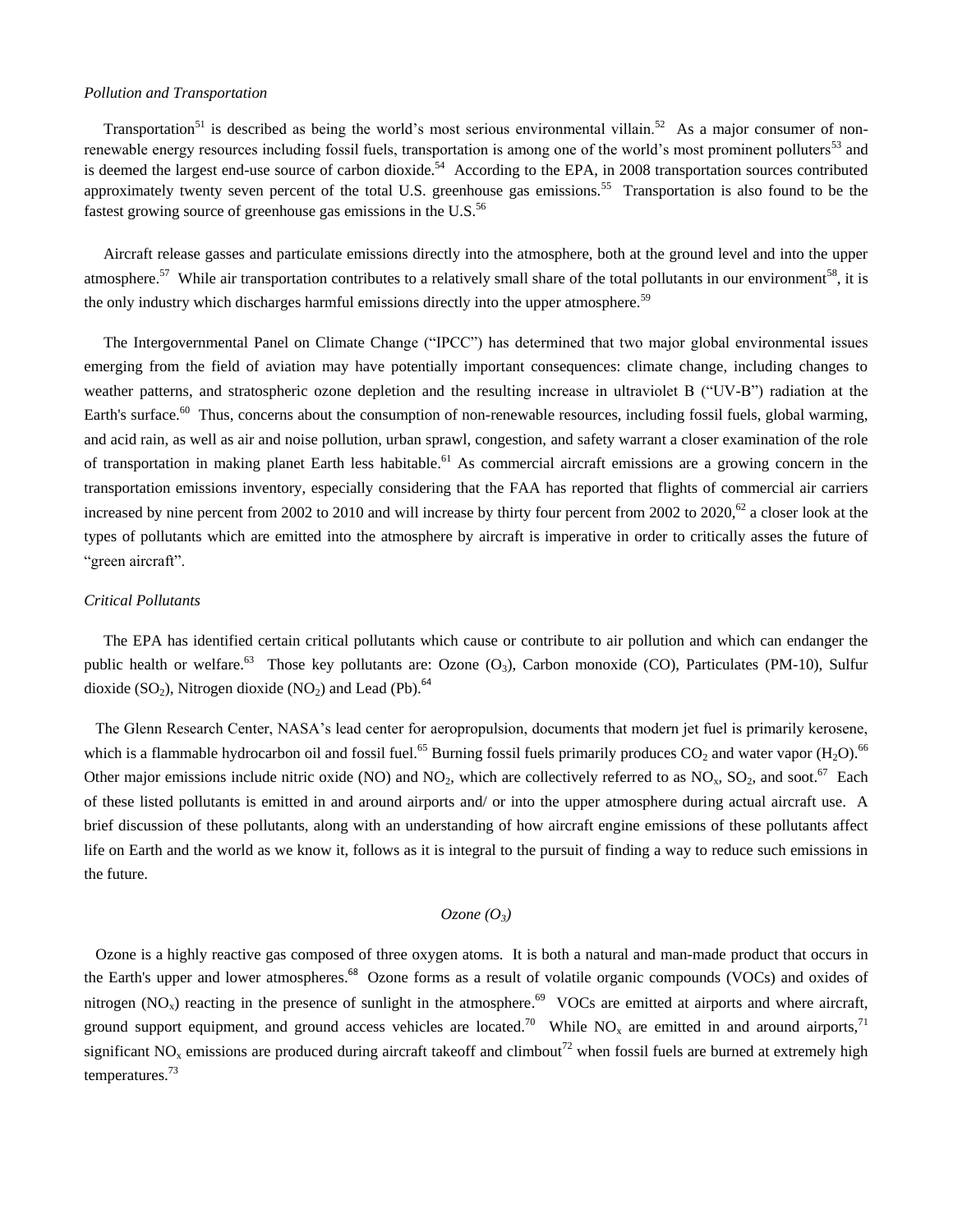At higher altitudes, increases in  $NO_x$  lead to decreases in the stratospheric ozone layer.<sup>74</sup> Ozone is the Earth's natural sunscreen which acts as a shield against excessive amounts of ultraviolet radiation.<sup>75</sup> In a 2010 report prepared by the science advisors to the Montreal Protocol, an international treaty to phase out ozone-depleting chemicals, it was determined that the impact of the Antarctic ozone hole on the Earth's surface climate is becoming evident in surface temperature and wind patterns.<sup>76</sup>

 Health risks pertaining to the inhalation of ozone emissions include damage to lung tissue and a reduction of proper lung function.<sup>77</sup> Evidence suggests that ambient levels of ozone not only affect those with impaired respiratory systems, but also healthy individuals.<sup>78</sup> Further, increasing occurrences of skin cancer are now attributed to the shrinking of the Earth's ozone layer.<sup>79</sup>

#### *Carbon Monoxide*

 Carbon Monoxide (CO), an odorless, colorless, and poisonous gas, is largely emitted by aircraft and ground access vehicles inside airport settings.<sup>80</sup> CO emissions reach peak levels during idling and low speed aircraft and ground access vehicle operations.<sup>81</sup> The following graph identifies CO emissions by source:<sup>82</sup>



When CO enters the bloodstream, it reduces oxygen delivery to the body's organs and tissues, and may produce adverse health effects including headaches, work capacity impairment, learning ability impairment, dizziness, weakness, nausea, vomiting, loss of muscular control, increase and decrease in respiratory rates, collapse, unconsciousness or death.<sup>83</sup>

### *Carbon Dioxide*

Carbon Dioxide  $(CO_2)$  is a [greenhouse gas](http://www.eoearth.org/article/Greenhouse_gas) produced by human activities, primarily through the [combustion](http://www.eoearth.org/article/Combustion) of fossil fuels.<sup>84</sup> Global warming is caused by the emission of greenhouse gases. Because seventy two percent of all emitted greenhouse gases is  $CO_2$ , its emission is the most important cause of global warming.<sup>85</sup> Since the Industrial Revolution in the 1700's, [human activities](http://www.epa.gov/climatechange/emissions/co2_human.html) have increased  $CO_2$  concentrations in the atmosphere.<sup>86</sup> In 2005, global atmospheric concentrations of  $CO_2$  were thirty-five percent higher than they were before the Industrial Revolution.<sup>87</sup> Aircraft produce about two percent of the annual global  $CO_2$  emissions from fossil fuels both at the Earth's surface and at higher altitudes.<sup>88</sup> The following graph depicts the growing  $CO<sub>2</sub>$  emissions by air travel as compared to other major sources of  $CO<sub>2</sub>$ emissions:<sup>89</sup>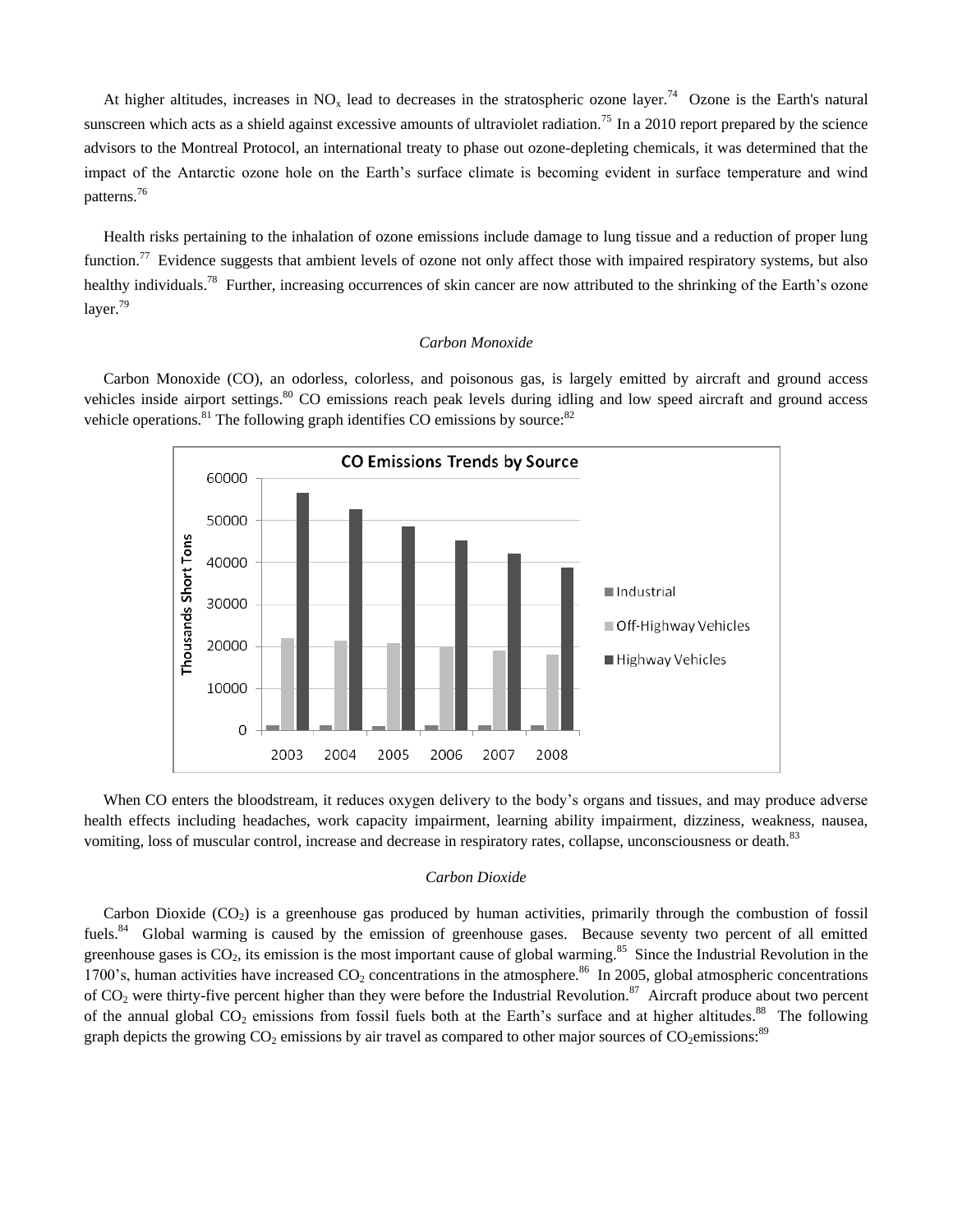

While naturally occurring  $CO<sub>2</sub>$  helps keep the Earth warm enough to sustain plant life, increased amounts of greenhouse gases will eventually result in warmer Earth temperatures, thus causing excessive global warming.<sup>90</sup> The negative results of global warming include the melting of Polar ice caps, rising ocean levels, and flooding of coastal areas.<sup>91</sup>

# *Particulate Matter*

Particulate matter (PM-10) includes both solid and liquid material suspended in the earth's atmosphere.<sup>92</sup> While some particulates are too large to be inhaled into the lungs, PM-10 are finer, smaller particulates which cannot easily be filtered from the body, thus resulting in easy inhalation.<sup>93</sup> Examples of PM-10 include dust, fog and fumes.<sup>94</sup> Aircraft are the main source of PM-10 emissions in and around airports, but are not the main source of such emissions from all sources.<sup>95</sup> The following graph depicts some of the main sources of PM-10 emissions:<sup>96</sup>



 Adverse health effects resulting from PM-10 inhalation include respiratory and cardiovascular disease, alterations in the body's defense systems against foreign materials, lung tissue damage, carcinogenesis, and premature mortality.<sup>97</sup>

# *Sulfur Dioxide*

 Sulfur oxides (SOx) are gases produced from industrial processes, including the burning of sulfur-containing fuels including coal and oil.<sup>98</sup> The extent of SOx emissions depends entirely upon the amount of sulfur content in the fuel.<sup>99</sup> About ninety-five percent of all SOx are sulfur dioxide  $(SO_2)$ , which is a stable, colorless gas with a strong odor.<sup>100</sup> Only a minimal amount of  $SO_2$  is emitted from any aviation emission source.<sup>101</sup> The following graph depicts some of the main sources of  $SO_2$  emissions:<sup>102</sup>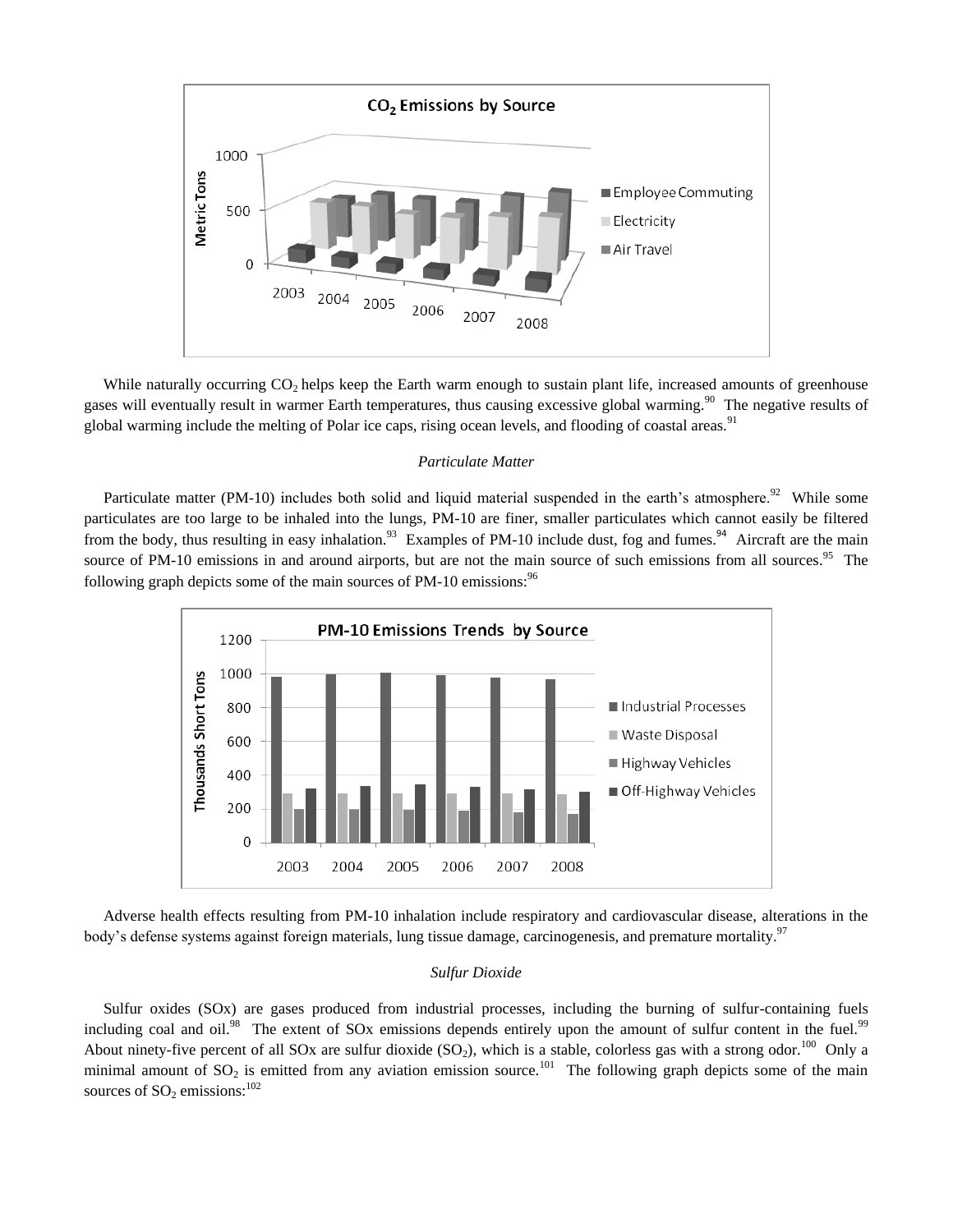

Both  $SO_2$  and soot particles from aircraft exhaust are aerosols, which are microscopic particles suspended in the air.<sup>103</sup> Water molecules condense or freeze on these particles, resulting in cloud particles.<sup>104</sup> Aircraft exhaust produces contrails, which are condensation trails located in the atmosphere about five miles above the Earth's surface.<sup>105</sup> Contrails which last longer than a few minutes develop into cirrus clouds.<sup>106</sup> Both contrails and cirrus clouds reflect sunlight which would otherwise warm the Earth's surface, as well as absorb hear from the ground in lieu of allowing it to escape.<sup>107</sup>

Contrails and cirrus clouds are known to contribute to "global change".<sup>108</sup> It has been observed that over the past forty years cloudiness over the Earth has increased, which may lead to global climate change as it will change the amount of radiation entering and leaving Earth's atmosphere.<sup>109</sup>

Exposure to high levels of  $SO_2$  could result in adverse health effects including throat and lung irritation, swelling and accumulation of fluid in the lungs and throat, nasal bleeding, and aggravation of existing respiratory and cardiovascular disease.<sup>110</sup>

### *Nitrogen Dioxide*

Nitrogen Dioxide (NO<sub>2</sub>), a poisonous, brown gas with an irritating odor, is emitted at airports from sources including aircraft operations.<sup>111</sup> NO<sub>2</sub> emissions are highest during high-temperature combustion, including when an aircraft is in takeoff mode.<sup>112</sup>

In addition to contributing to the formation of ground-level ozone, and fine particle pollution,  $NO<sub>2</sub>$  is linked with a number of adverse effects on the respiratory system including nose and throat irritations, coughing, choking, headaches, nausea, stomach pains, chest pains, and lung inflammations.<sup>113</sup> The following graph depicts an example of the main sources of  $NO<sub>2</sub>$ emissions:<sup>114</sup>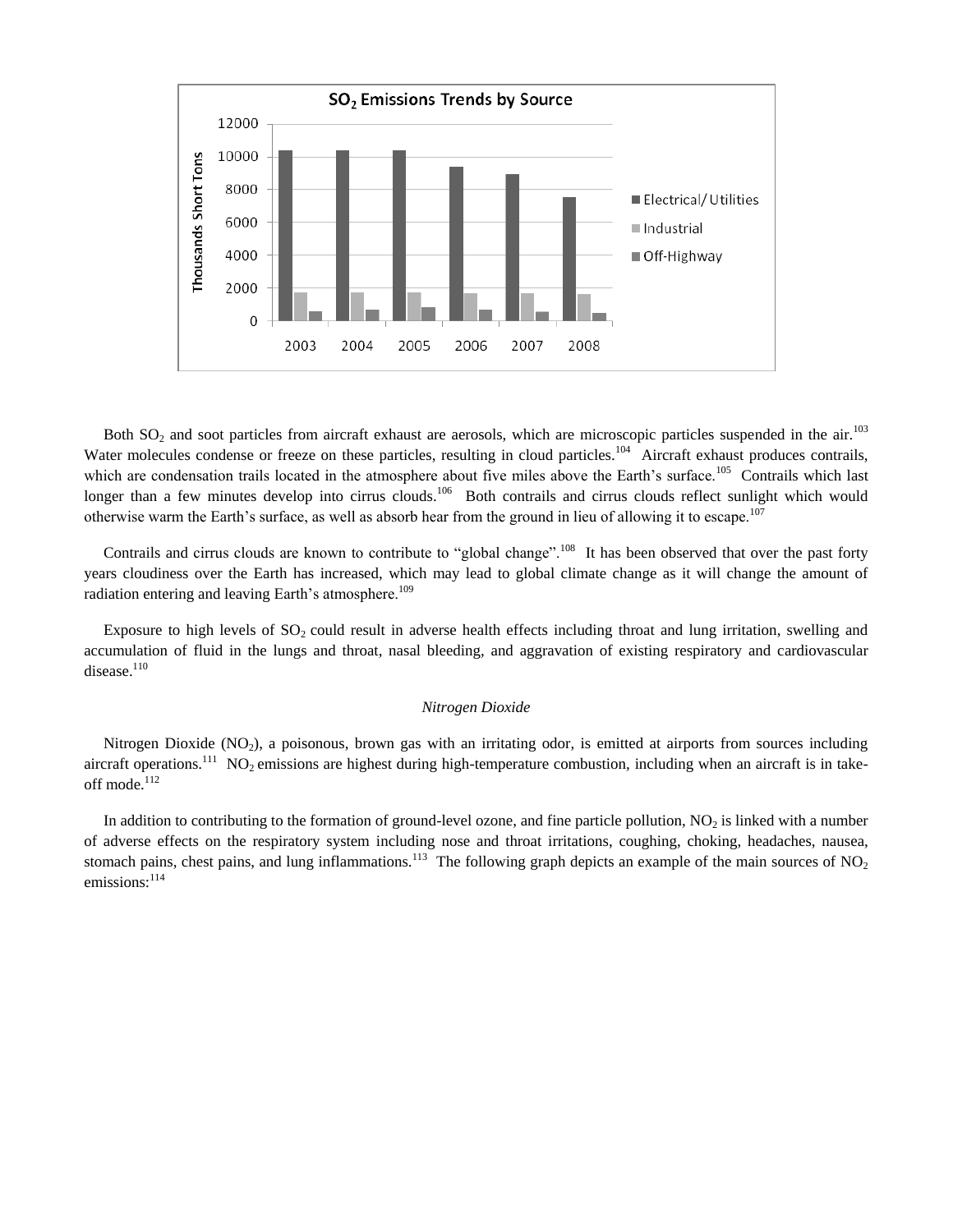



Lead (Pb), a heavy metal solid, occurs in the atmosphere as lead oxide aerosol or lead dust.<sup>115</sup> The main source of Pb at airports is the combustion of leaded aviation gasoline in piston-engine aircraft.<sup>116</sup> Lead accumulates in soils and sediments through deposition from air sources, direct discharge of waste streams to water bodies, mining, and erosion.<sup>117</sup> Ecosystems near point sources of lead demonstrate a wide range of adverse effects including losses in biodiversity, changes in community composition, decreased growth and reproductive rates in plants and animals, and neurological effects in vertebrates.<sup>118</sup> The following graph depicts an example of the main sources of Pb emissions: $119$ 



 Adverse health effects of lead accumulation in blood, bone and soft tissue may lead to fatigue, sleep disturbance, headache, aching bones and muscles, constipation, abdominal pains, decreased appetite, and permanent nerve system damage.<sup>120</sup> Significant exposure to Pb can lead to seizures, coma and death.<sup>121</sup>

# **Section IV - Sustainability of Air Traffic and the Environment**

# *Regulatory Standards*

 The aviation industry lies at the heart of today's modern economy. As indicated by the FAA in February 2011, the airline industry anticipates a 2.8 percent increase in passenger growth annually over the next twenty years to a projected 1.27 billion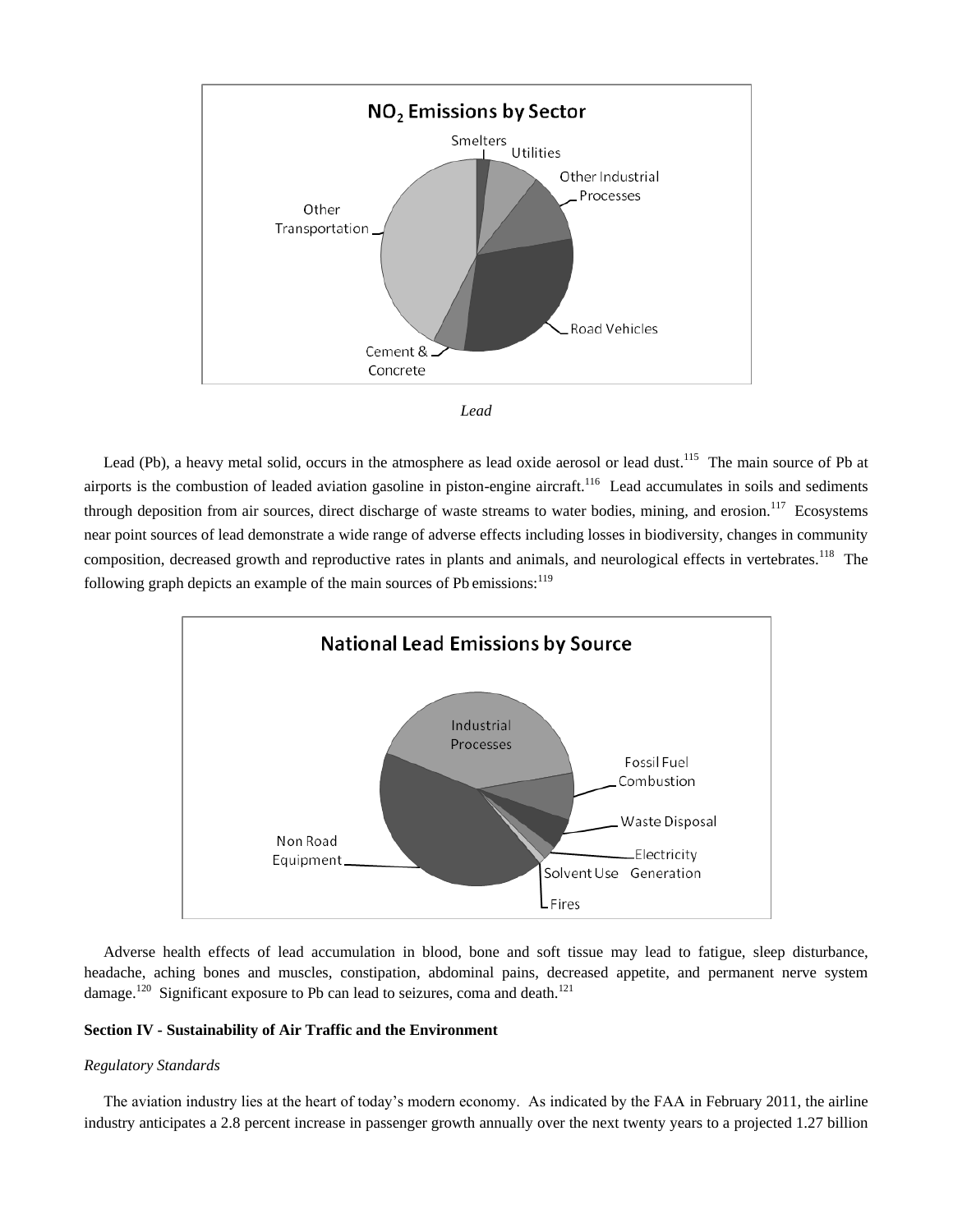passengers flying annually by 2031.<sup>122</sup> The airline industry's global net profit is expected to reach \$8.6 billion in 2011,<sup>123</sup> and the industry currently accounts for fifteen million jobs worldwide.<sup>124</sup>

Amidst these staggering numbers the airline industry generates only about two percent of the world-wide  $CO<sub>2</sub>$ emissions.<sup>125</sup> However, with air traffic increasing annually and the airline industry growing as a business enterprise, it is imperative that national and international agencies and organizations focus on the current state of the environment and the pollution attributable to aircraft usage, and work with the private sector to reduce the airline industry's carbon footprint. As such, this section documents the regulatory standards currently in place in a number of agencies worldwide.

#### *Federal Aviation Administration (FAA)*

 The FAA, through its Office of Environment and Energy (AEE), recognizes that the aviation industry impacts the environment and acknowledges that more focus must be placed on aircraft emissions.<sup>126</sup> As such, the Office of Environment and Energy, in collaboration with the EPA's Office of Transportation and Air Quality (OTAQ), have issued recommended best practices for the quantification of organic gas emissions from aircraft.<sup>127</sup> The measurement of air emissions associated with aircraft engines is an evolving process that is still under development and can only be refined vis-à-vis future research and additional attention to this issue.<sup>128</sup> This collaborative effort is an initial attempt, and both the FAA and the EPA have affirmed their dedication to further develop these quantitative measures.<sup>129</sup>

 It is important to note that currently there are no Federal regulatory guidelines specific to hazardous air pollutants (HAPs) emissions from aircraft.<sup>130</sup> Thus, these best practices serve as only mere suggestions for addressing potential legislative action at the federal level.<sup>131</sup> However, until upper atmospheric aircraft emissions can be effectively quantified, the hope for important federal legislation remains in its infancy.<sup>132</sup> More specifically, twenty-nine percent of organic gas (OG) associated with the exhaust from tested commercial aircraft emissions are presently unidentified.<sup>133</sup> Both the FAA and the EPA recognize that the advanced atmospheric photochemical models used to simulate the transport, dispersion, and reactivity of aircraft engine emissions will benefit from the best available accounting of  $OGs$ .<sup>134</sup>

 Unlike emissions from other transportation sources, international certification standards require that OG emissions from newly certified aircraft engines be reported in units of methane equivalency.<sup>135</sup> The specific conversion factors are highly technical and are beyond the scope of this paper. However, based on these conversion factors, the FAA in tandem with the EPA have recommended specific steps in order to prepare an emission inventory of speciated OGs for aircraft equipped with turbofan, turbojet, and turboprop engines.<sup>136</sup>

 Certain specific aircraft operational characteristics are of primary significance in preparing an emissions inventory of pollutants.<sup>137</sup> Such characteristics include the number of aircraft operations (i.e. landings and takeoffs) by aircraft type, the type and number of engines, and times-in-mode for each of the aircraft operational modes (i.e. approach, taxi-in, taxi-out, idle (delay), take-off and climbout).<sup>138</sup> These characteristics are used collectively to calculate the levels of total hydrocarbons (THC), VOCs and non-methane organic gas  $(NMOG)$ .<sup>139</sup>

 Another revolutionary endeavor in the FAA's effort to minimize aircraft emissions is its project entitled The Next Generation Air Transportation System (NextGen). NextGen is the FAA's plan to modernize the National Airspace System (NAS) through the year 2025.<sup>140</sup> Via NextGen, the FAA addresses the impact of air traffic growth by increasing NAS capacity and efficiency while at the same time improving safety, reducing environmental impacts, and increasing user access to the NAS.<sup>141</sup> To achieve these goals, the FAA is implementing new Performance-Based Navigation (PBN) routes and procedures that leverage emerging technologies and aircraft navigation capabilities.<sup>142</sup>

Several NextGen milestones are currently in the works to be implemented by  $2025$ .<sup>143</sup> First, a new, cleaner-burning fuel is expected to be approved for use by commercial aircraft by the end of  $2011$ . <sup>144</sup> Second, NextGen aims to reduce airline delays (both in-flight and on the ground) by thirty-five percent by the year 2018, thereby saving approximately 1.4 billion gallons of aviation fuel and reducing  $CO_2$  emissions by 14 million tons during this period.<sup>145</sup> Third, the implementation of several new technologies, including the Automatic Dependent Surveillance-Broadcast (ADS-B), Data Communications (Data Comm) and PBN will further aide in reducing aircraft emissions.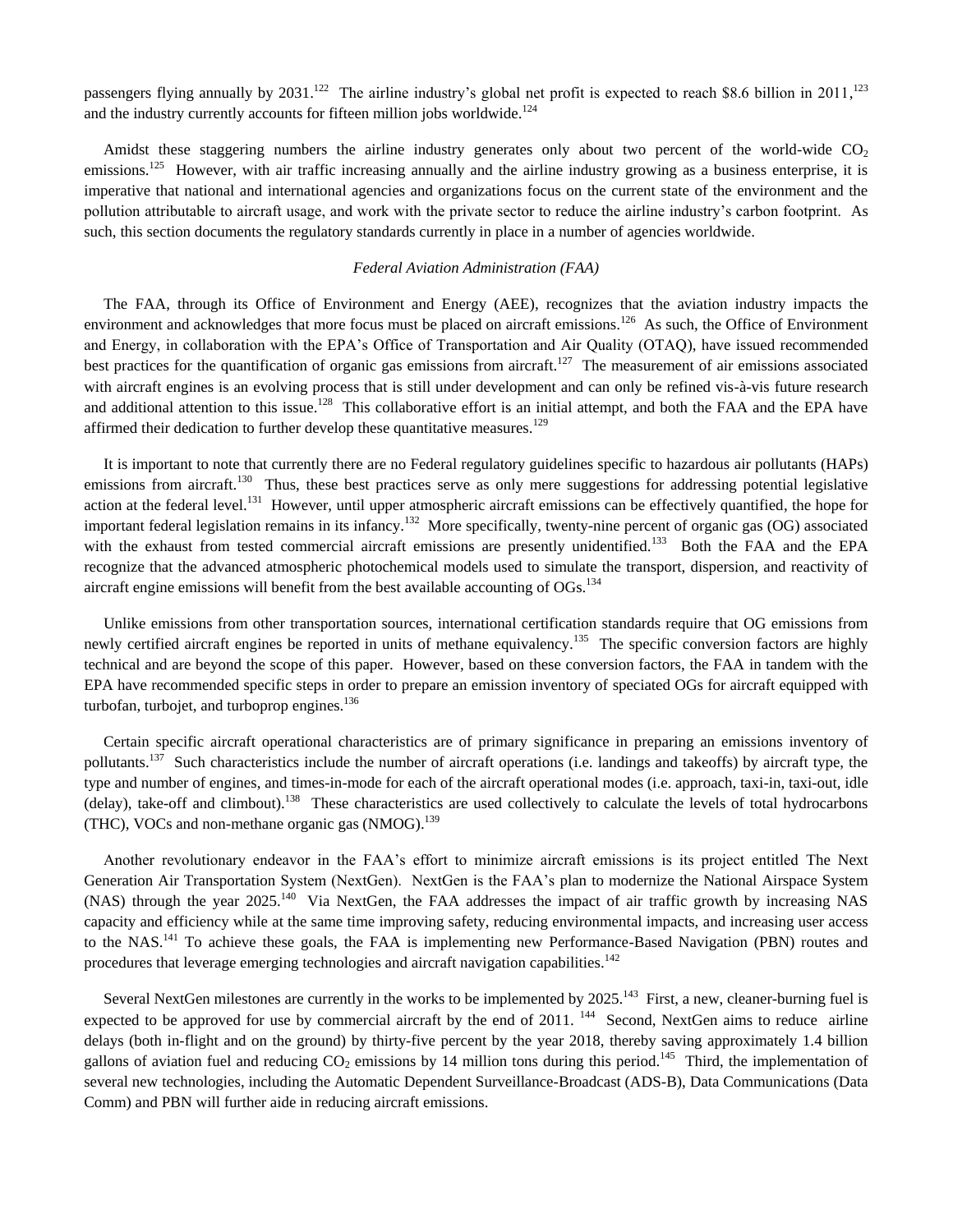ADS-B is the FAA's satellite-based successor to radar which more accurately tracks air traffic. ADS-B offers increased situational awareness by providing free in-cockpit traffic and weather information.<sup>146</sup> Data Comm will provide pre-departure clearances that allow amendments to flight plans.<sup>147</sup> On the ground, the flight crew's situational awareness will improve via flight-deck displays portraying aircraft and surface vehicle movement.<sup>148</sup> Improved ground systems, including surfacemovement displays, will also be available in the tower to enable controllers to more efficiently manage the use of taxiways and runways.<sup>149</sup>

 The FAA reports that the implementation of PBN procedures, which encompass a set of enablers with the capability to construct flight paths which are not constrained by the location of ground navigation aids, has already saved hundreds of thousands of gallons of fuel, thereby reducing thousands of tons of  $CO<sub>2</sub>$  and other air pollutants.<sup>150</sup> PBN procedures reduce fuel use, emissions and miles flown at high altitude.<sup>151</sup> In 2010 the FAA's production of PBN routes and procedures exceeded its fiscal year goal.<sup>152</sup>

 As demonstrated by the FAA's role in creating healthier skies, there are two key primary components to this agency's effort to reduce aircraft emissions  $- (1)$  a consistent method for quantifying the amount of emissions and  $(2)$  the introduction and adaption of technology in order to reduce fuel consumption by aircraft. Collectively, these two approaches will help to reduce the airline industry's carbon footprint.

# *Environmental Protection Agency (EPA)*

The sole mission of the EPA is to protect human health and the environment.<sup>153</sup> In keeping with this mission, the EPA ensures that national efforts are made to reduce environmental risks based on the best scientific information available.<sup>154</sup> Studying various air pollutant emissions created by the aviation industry and implementing regulations to reduce aircraft emissions is high on the EPA's priority list, and as such the Agency has drafted key regulations and guidance to help reduce the airline industry's carbon footprint.<sup>155</sup>

The Clean Air Act<sup>156</sup>, which was signed in 1970 by Richard Nixon and enacted by Congress in 1990, defines the EPA's responsibilities for protecting and enhancing the United States' air resources and preventing air pollution.<sup>157</sup> Title II of the Clean Air Act specifically targets aircraft emissions standards<sup>158</sup>, documenting both the establishment of aircraft emissions standards as well as the enforcement of those standards.

The Clean Air Act requires the EPA to set National Ambient Air Quality Standards (NAAQS)<sup>159</sup> for those pollutants which are considered harmful to public health and to the environment.<sup>160</sup> Those pollutants identified include carbon monoxide, lead, nitrogen dioxide, particulate matter, ozone, and sulpher dioxide.<sup>161</sup> In December 2010 the EPA finalized revisions to the ambient monitoring requirements for measuring lead in the air, which included the monitoring of airports emitting lead in order to better assess the EPA's compliance with NAAQS.<sup>162</sup>

In 2010 the EPA also issued an *Advance Notice of Proposed Rulemaking* (ANPR)<sup>163</sup> on lead emissions from piston-engine aircraft using leaded aviation gasoline as petitioned by Friends of the Earth, an organization which in 2006 requested that the EPA find that aircraft lead emissions endanger public health and welfare and issue a proposed emissions standard for lead from general aviation aircraft.<sup>164</sup>

 In 2008 the EPA's Office of Transportation Air Quality (OTAQ) and the FAA's Office of Environment and Energy (AEE) prepared a *Quality Assurance Project Plan For the Development of a Commercial Aircraft Hazardous Air Pollutants Emission Inventory Methodology<sup>165</sup> ,* a profile which uses the most recent data sets available for studying emission inventories of aircraft equipped with certain engine types fueled with kerosene-based fuel.<sup>166</sup> The EPA also amended its 2005 emission standards for nitrogen oxides<sup>167</sup> for new commercial aircraft engines in order to parallel the nitrogen oxides emission standards of the ICAO, thus bringing U.S. aircraft standards into alignment with the international standards.<sup>168</sup>

 As working in tandem with other agencies and organizations is critical to the goal of reducing aircraft emissions, the EPA works with both the FAA and the ICAO in developing international aircraft emission standards.<sup>169</sup> The FAA's role in this endeavor is to enforce the aircraft emissions standards established by the EPA, and the ICAO's role is to ensure safety, equality, and consistency among international air transport services, including developing standards and procedures for aircraft emissions.<sup>170</sup> In its rulemaking, the EPA has historically and will continue to adopt standards equivalent to the ICAO standards.<sup>171</sup>

*International Civil Aviation Organization (ICAO)*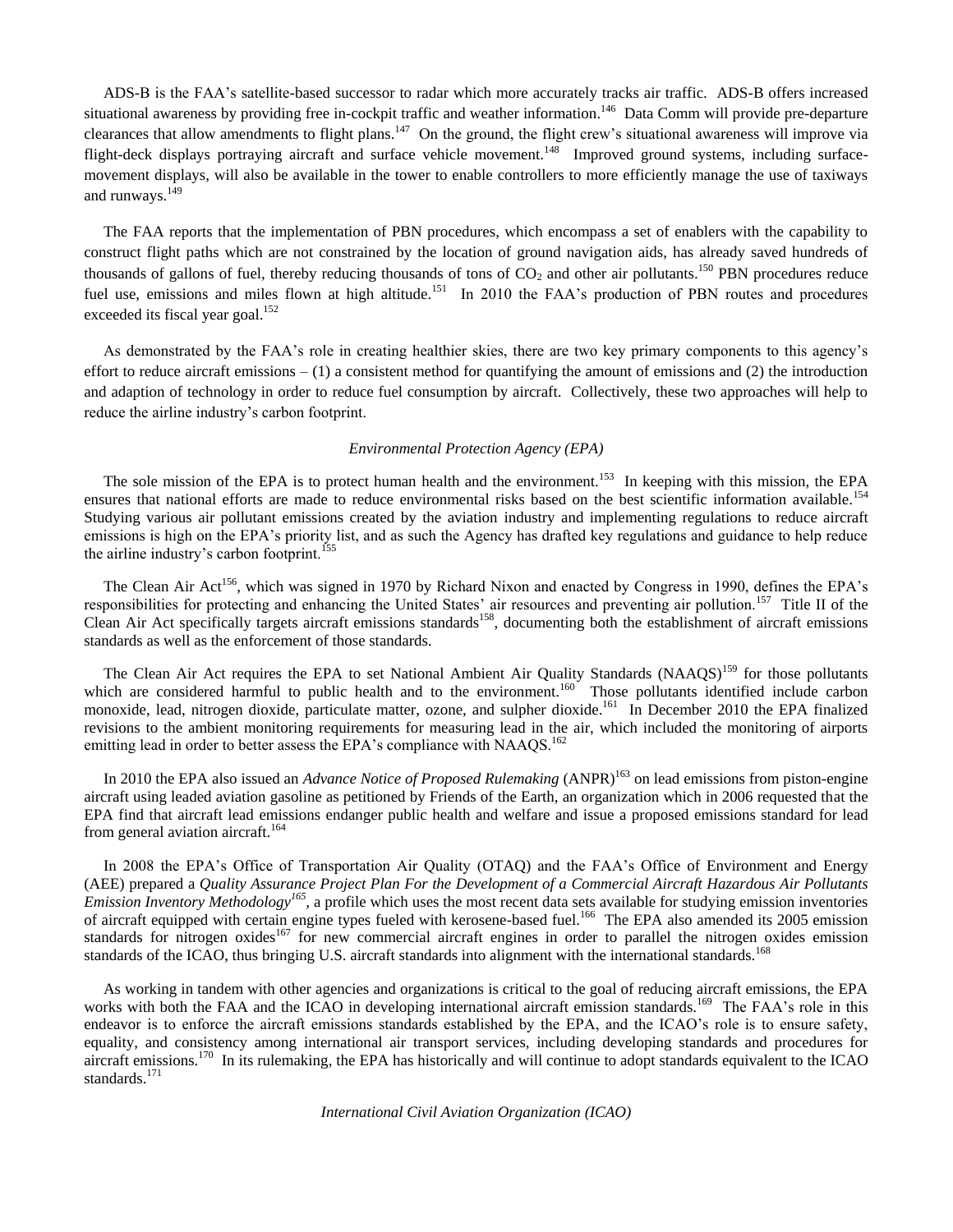In 1944 the Convention on International Civil Aviation (also known as Chicago Convention) was signed by fifty-two countries, thereby establishing the first world-wide effort to unify international aviation.<sup>172</sup> Since its inception, nine editions of the document have followed, with the most recent published in 2006. Three years after the original version of the Chicago Convention was signed, the ICAO was created as a specialized agency of the United Nations linked to Economic and Social Council (ECOSOC).<sup>173</sup> The purpose of the ICAO is to develop international civil aviation in a safe and orderly manner and to establish international air transport services on the basis of equality of opportunity and operated soundly and economically.<sup>174</sup>

 Along with other world-wide agencies and organizations, the ICAO has become the leading international organization pursuing measures to reduce civil aviation's impact on the environment across the globe.<sup>175</sup> The ICAO Council's Committee on Aviation Environmental Protection (CAEP), which consists of Members and Observers from States, intergovernmental and non-governmental organizations representing aviation industry and environmental interest, undertakes massive efforts to meet major environmental goals.<sup>176</sup>

In 2004, the ICAO, through the CAEP, adopted three critical environmental goals to coincide with its purpose  $- (1)$  to limit or reduce the number of people affected by significant aircraft noise; (2) to limit or reduce the impact of aviation emissions on local air quality, and (3) to limit or reduce the impact of aviation greenhouse gas emissions on the global climate.<sup>177</sup> To address these goals, a *Consolidated Statement of Continuing ICAO Policies and Practices Related to Environmental Protection* was prepared, and such document is revised and updated by the CAEP every three years.<sup>178</sup> The purpose of this Statement and subsequent revisions is to reflect developments that have taken place in the field of aircraft noise and engine emissions, including taking initiatives to promote information on scientific understanding of aviation's impact and action undertaken to address aviation emissions and finding resolutions that will reduce aircraft engine emissions without negatively impacting the growth of air transport especially in developing economies.<sup>179</sup>

 In 1999, the *Special Report on Aviation and the Global Atmosphere<sup>180</sup>* was prepared by the IPCC at the request of the ICAO.<sup>181</sup> Among numerous findings, the *Report* documented that aircraft emissions alter the atmospheric concentration of greenhouse gases, trigger the formation of contrails, and may increase cirrus cloudiness – all of which contribute to climate change<sup>182</sup>, and that aircraft contribute approximately 3.5 percent of the total radiative forcing (a measure of climate change) by all human activities and that such percentage is expected to grow.<sup>183</sup>

In 2007 the ICAO requested the IPCC to update the main findings of the 1999 Report in its Fourth Assessment Report.<sup>184</sup> The findings in this report included data indicating that global warming is evident<sup>185</sup> the total  $CO_2$  emissions grew by about eighty percent between 1970 and 2004<sup>186</sup>; that global increases in  $CO_2$  concentrations are due primarily to fossil fuel use,<sup>187</sup> and that there is much evidence to suggest that global emissions will continue to grow over the next few decades<sup>188</sup>. The Fifth Assessment Report is expected to be completed in 2014 and will address the scientific understanding of aviation's impacts on global climate.<sup>189</sup>

Drafted in 1998, the *Kyoto Protocol to the United Nations Framework Convention on Climate Change*<sup>190</sup> (Kyoto Protocol) clearly identified the international role of the ICAO to limit or reduce emissions of greenhouse gases from aviation fuels.<sup>191</sup> The Kyoto Protocol is an international agreement linked to the United Nations Framework Convention on Climate Change,<sup>192</sup> and requires certain industrialized nations <sup>193</sup> to reduce their collective emissions of six specific greenhouse gases.<sup>194</sup>

 While the ICAO works actively with many worldwide agencies and organizations including the EPA and FAA to improve the environmental performance of aviation, it maintains close relations with United Nations ("UN") policy-making bodies which have expressed an interest in civil aviation.<sup>195</sup>

# *The Private Sector*

 As previously noted, certain national and international governmental agencies and organizations including the FAA, the EPA and the ICAO are major players in the hunt for a greener aviation industry. However, the national and international private sector plays no small role in creating policies to reduce aviation emissions. The following examples provide a glimpse at the private sector's role in improving the aviation industry's impact on the environment.

#### *International Air Transport Association (IATA)*

IATA was incorporated in 1945 in order to represent, lead and serve the airline industry.<sup>196</sup> IATA represents 230 international member airlines in over 115 different countries.<sup>197</sup> One of IATA's main priorities in working amidst the standards required by the ICAO is to achieve carbon neutral-growth in the short term and to build a plane that produces zero emissions within the next fifty years.<sup>198</sup> IATA has designed a strategy<sup>199</sup> whereby carbon-neutral growth beginning in 2020 followed by a carbon-free future is achievable by cutting emissions within the airline industry or by financing projects to cut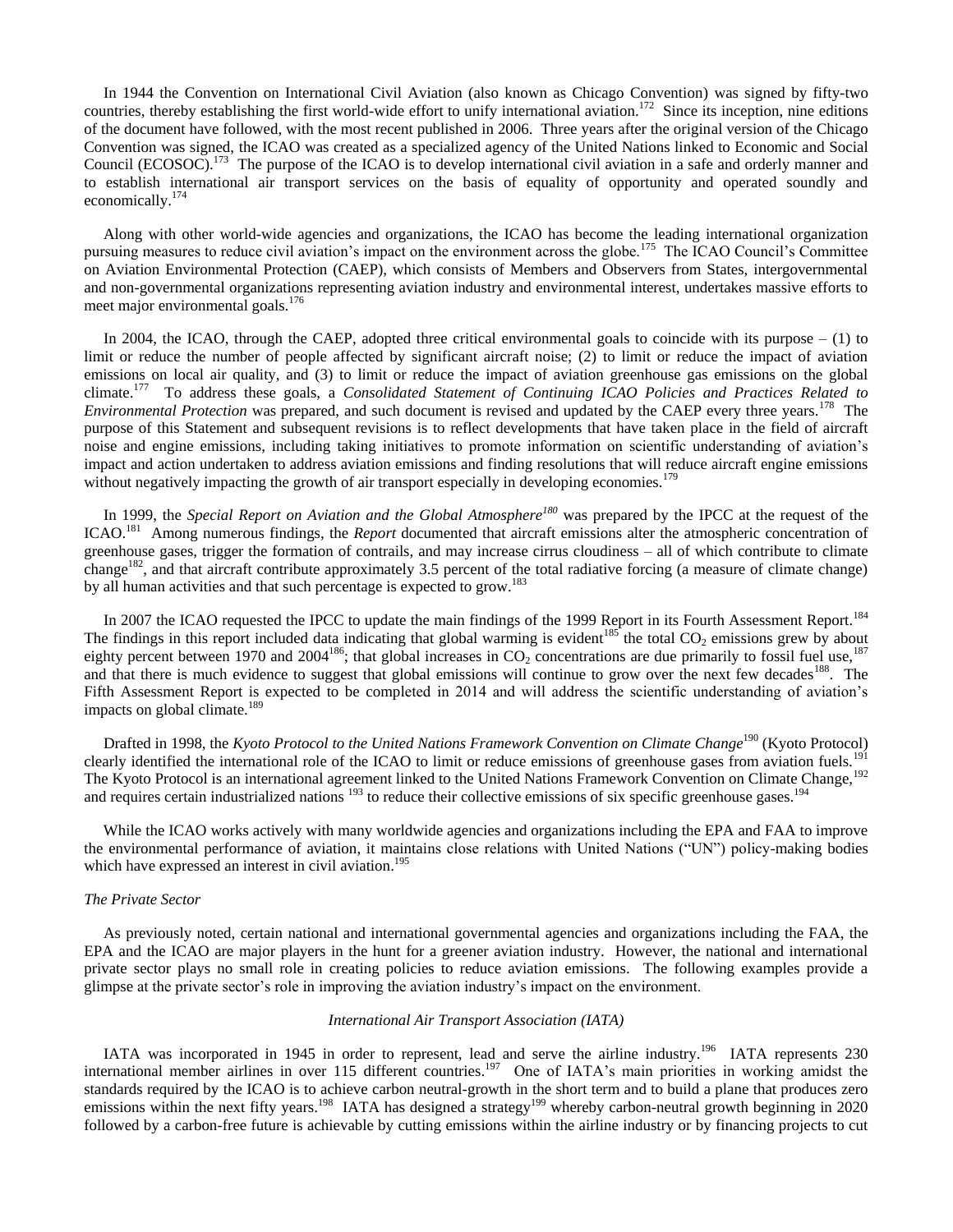an equivalent amount of emissions in other industries.<sup>200</sup> In coordination with this Strategy, IATA also developed a recommended policy approach for adoption by governments which will support the efforts to meet the global challenge of climate change. $201$ 

#### *The Boeing Company*

The Boeing Company<sup>202</sup> (hereinafter Boeing) is the world's largest aerospace company and leading manufacturer of commercial jetliners and defense, space and security systems.<sup>203</sup> In recognizing the environmental challenges facing the ecosystem, Boeing is instrumental in pioneering new technologies for environmentally progressive products and services.<sup>20</sup>

 As part of its pursuit to reduce emissions of greenhouse gases from its facilities and products, Boeing is constantly working to develop new technology to improve global transportation, increase its research to improve efficiencies throughout the system – including the introduction of sustainable advanced-generation biofuels, accelerate the adoption of environmentally progressive products and services, and reduce carbon dioxide emissions by fifteen percent with each new generation of commercial aircraft.<sup>205</sup> In keeping with these goals, Boeing is working with NASA on the Environmentally Responsible Aviation (ERA) Project which explores and documents the feasibility, benefits and technical risk of vehicle concepts and enabling technologies which will reduce the impact of aviation on the environment.<sup>206</sup>

#### *Airbus*

Airbus<sup>207</sup> is a global leader in aerospace, defense and related services. Since its inception, Airbus has made environmental performance its highest priority and has adhered to the philosophy of increasing the number of passengers (freight) per flight, while reducing overall energy consumption.<sup>208</sup>

 To meet its environmental goals, Airbus has created its own Vision 2020 guidelines which outline the company's environmental approach, social practices and economic performance.<sup>209</sup> In December 2010 Airbus also published its *Airbus Global Market Forecast 2010 – 2029* which not only documents the aviation industry's anticipation of growth through innovation, but also discusses the Company's intent to reduce environmental impact by way of new engine designs.<sup>210</sup>

 Airbus also partners with numerous organizations in order to proactively work towards a more sustainable aviation sector. Airbus is part of the Air Transport Action Group (ATAG) which advocates the environmentally responsible development of aviation infrastructure.<sup>211</sup> In 2011, Airbus launched its ProSky subsidiary in order to focus on enhancing the development and support of modern air traffic management systems.<sup>212</sup> The Company also lobbies with international bodies including the European Commission, promoting the idea that use of sustainable bio-fuels should be reserved for aviation and developed for its use as soon as possible. $213$  Finally, Airbus has also partnered with Lufthansa to launch the first daily commercial passenger service using bio-fuels. 214

## **Section V Sustainability of Air Traffic and the Environment**

#### *Projections for Future Improvements*

With the growing concerns emerging regarding the impact of aircraft emissions on the environment, what can society expect of the next generation of aircraft? As this paper has already addressed, numerous regulatory standards are now in place world-wide to help mitigate the environmental impact of aircraft use. However, putting these regulations into practice requires new aircraft and engine designs, and new infrastructure in the airline industry.

#### *ICAO*

 The ICAO facilitates the promotion and harmonization of initiatives encouraging and supporting the development of sustainable alternative fuels for international aviation.<sup>215</sup> The organization not only provides forums for education and outreach on sustainable alternative fuels for aviation, but facilitates the exchange of information on financing and incentives for sustainable alternative fuels, and facilitates the establishment of a regulatory framework assuring that sufficient quantities of sustainable alternatives fuels are made available to the aviation sector.<sup>216</sup>

The ICAO has also mandated that aircraft meet the engine certification standards adopted by the Council of ICAO.<sup>217</sup> Such standards establish limits for emissions of nitrogen oxides, carbon monoxide, unburned hydrocarbons, smoke and vented fuel.<sup>218</sup> Such standards also limit emissions at altitude, with particular attention paid to nitrogen oxides which at altitude is a greenhouse gas.<sup>219</sup> The standard for nitrogen oxides, which was first adopted in 1981, was made more stringent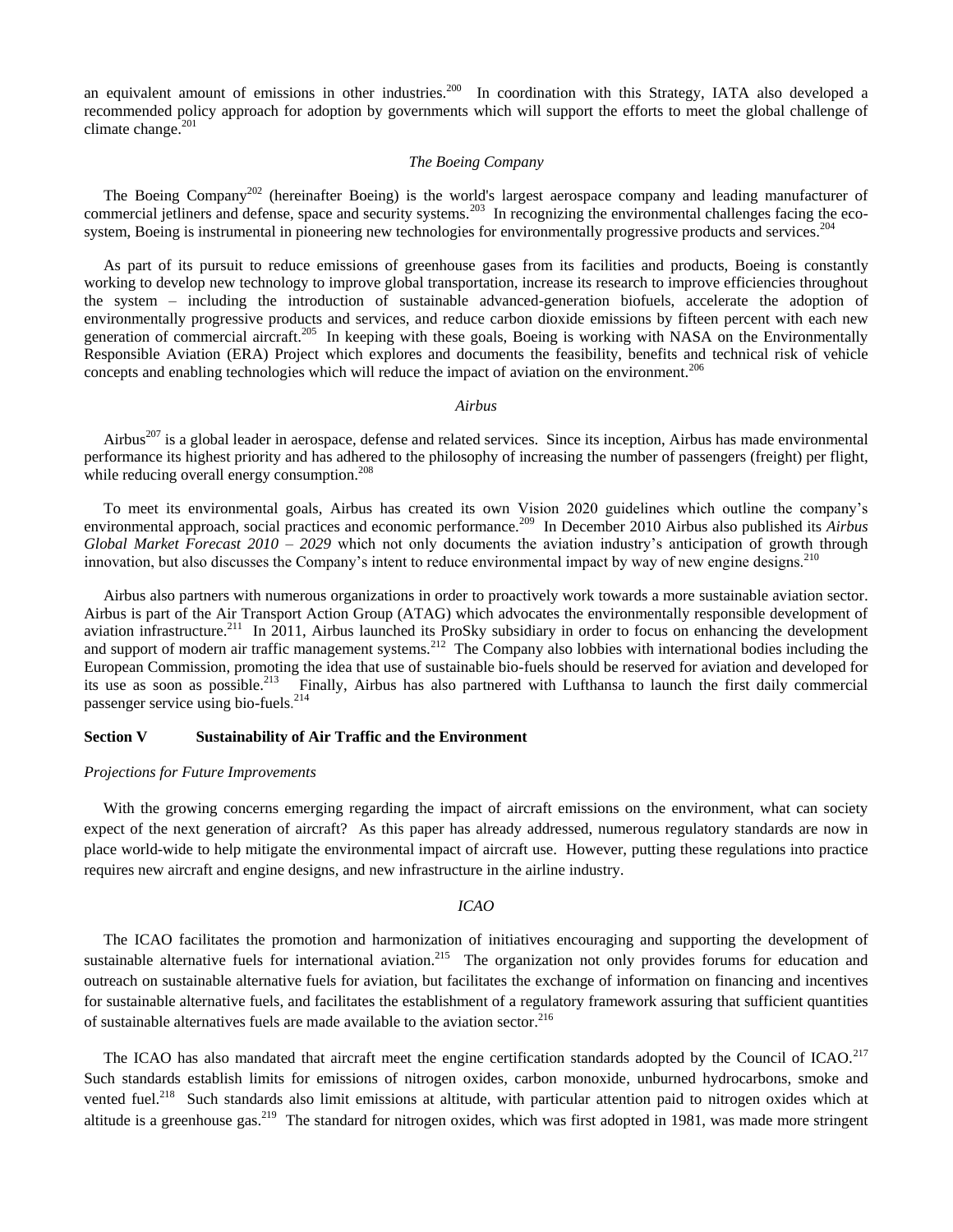in subsequent years as recent as 2010. The most recent standard will improve the current standard by up to fifteen percent with an effective date of 2013.<sup>220</sup>

# *IATA*

 As discussed earlier, IATA has designed a Vision for the airline industry to build a zero emissions commercial aircraft within the next fifty years.<sup>221</sup> While admittedly the engineering solution to this goal is not yet available, IATA is keen on meeting this goal through the use of building blocks, including creating new materials and engine designs and seeking the use of alternative fuel sources in order to reduce  $CO_2$  emissions.<sup>222</sup> To reduce aircraft emissions, IATA has created a four-pillar building-block strategy: (1) Investing in technology, (2) Improving operational efficiency, (3) Building and using efficient infrastructure, and  $(4)$  Positive economic instrument provide incentives.  $^{223}$ 

 Under Pillar One, the advent of newer, more radical technology will provide the best prospects for reducing aviation emissions, including new aircraft designs, new composite lightweight materials, new engine advances, and the development of biofuels.<sup>224</sup> The goal of implementing these new technologies includes airlines spending \$1.5 trillion dollars on new aircraft by 2020 as well as the aviation industry replacing 5,500 aircraft by that same year, thus resulting in a twenty-one percent reduction in  $CO<sub>2</sub>$  emissions.<sup>225</sup>

 Regarding Pillar Two, IATA developed Green Teams which consist of experts that visit airlines and advise them on fuel and emissions savings measures and best practices.<sup>226</sup> The goal of these Green Teams is to improve operational practices, utilizing more efficient flight procedures, and finding measures to reduce aircraft weight in order to achieve three percent emissions reductions by  $2020$ <sup>227</sup>

 The goal of Pillar Three is to make the air transport infrastructure more efficient. To meet this goal, measures will be implemented including developing programs across the globe to reduce route extensions and flight delays.<sup>228</sup>

 Pillar Four entails utilizing economic measures to close the gap, or more precisely advocating for a global sectoral approach to reducing emissions.<sup>229</sup> Under Pillar Four, IATA would act as the appropriate UN body for developing and implementing a global sectoral approach to address aviation emissions.<sup>230</sup>

 In keeping with its goal to reduce aviation emissions, IATA is working with the entire airline industry, including manufacturers, airports, air navigation and others to turn such vision into reality.<sup>231</sup>

#### *Aircraft Manufacturers*

 Because the environmental impact of commercial aircraft has become a fundamental component of the aeronautics industry, aircraft manufacturers must constantly keep abreast of the latest agency regulations pertaining to aircraft emission standards. To meet the goals set by various organizations, manufacturers must continuously strive to design and build more fuel efficient aircraft.

Boeing is currently flight-testing two new commercial aircraft, the 787-8 Dreamliner (hereafter, "787") and the 747-8.<sup>232</sup> The 787, which seats up to three hundred passengers, is designed to be twenty percent more fuel-efficient than other comparable-sized aircraft.<sup>233</sup> The 747-8, a wide-body jumbo jet seating up to five hundred passengers, is designed to be sixteen percent more fuel-efficient that previous generation jumbo jets. $^{234}$ 

 Boeing also announced performance enhancements to the Next-Generation 737 (hereafter, "737NG"), a short to medium range aircraft, to improve fuel efficiency of the world's most popular airplane by two percent.<sup>235</sup> Structural improvements on this aircraft will result in an increase in fuel efficiency by approximately one percent, and hardware changes will contribute another one percent fuel savings. $^{236}$ 

 In keeping with ICAO regulations, Boeing details that compared to the Boeing 707, Douglas DC-8 and other early jetliners, today's commercial airplanes generate seventy percent fewer emissions.<sup>237</sup> Boeing further acknowledges that it is committed to delivering at least a fifteen percent improvement in fuel and carbon dioxide efficiency with each new generation of commercial airplanes.<sup>238</sup>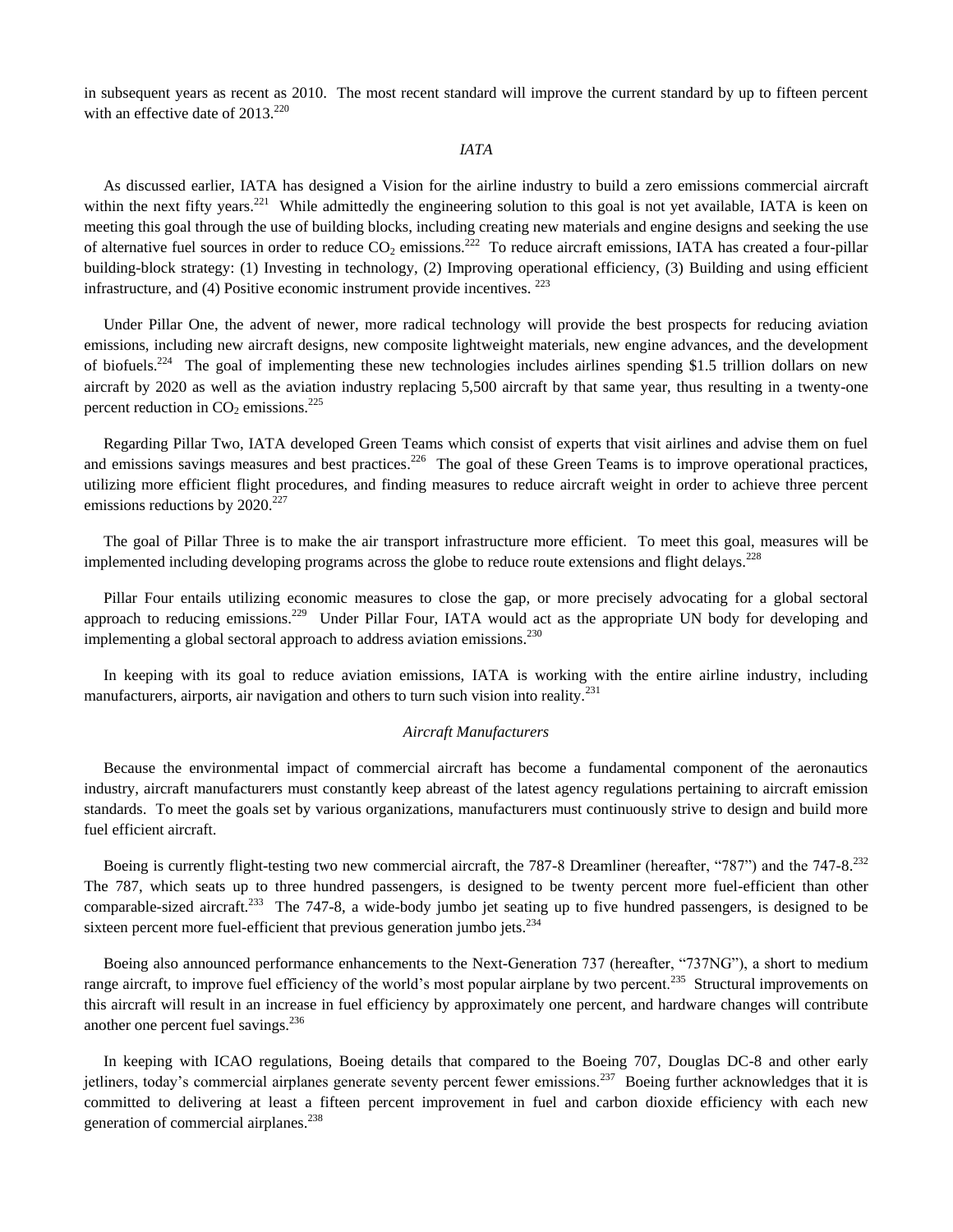Over ninety percent of Airbus' annual research and development budget is dedicated to environmental benefits for current-generation and future aircraft.<sup>239</sup> In 2010 Airbus unveiled its ideal of what air transport may look like in 2050 with the Airbus Concept Plane, an aircraft characterized by its ultra long and slim wings, semi-embedded engines, a U-shaped tail and light-weight "intelligent" body.<sup>240</sup> This aircraft would improve environmental performance of air transportation, deliver lower fueled consumption and significantly reduce emissions.<sup>241</sup>

Two of the smaller commercial global aircraft manufacturers - Canadian-based Bombardier Aerospace<sup>242</sup> (hereinafter Bombardier) and Brazilian-based Embraer<sup>243</sup> - are both looking to future innovations and investments in commercial aircraft in order to reduce aircraft emissions. Bombardier's Learjet 85 aircraft program will be the first business or commercial aircraft to be built primarily from composites.<sup>244</sup> Bombardier's CSeries family of commercial aircraft<sup>245</sup> will use leadingedge technology and proven methods to meet commercial airline needs in 2013 and beyond.<sup>246</sup> This CSeries aircraft family is set to launch in 2013 and will use twenty percent less  $CO<sub>2</sub>$  and fifty percent less  $NO<sub>x</sub>$  than other similar aircraft models on the market.<sup>247</sup> For its part, Embraer boasts being the first manufacturer to build a certified ethanol-fueled airplane.<sup>248</sup> Further, in 2009 Embraer partnered with Azul Airlines, General Electric and Amyris to work on a joint project to study the technical aspects and sustainability of a renewable jet fuel derived from fermented sugar cane.<sup>249</sup>

#### *Airlines*

 Certain airlines across the globe are doing their part to reduce aircraft emissions. On its website, United Continental Holdings (hereafter, "Continental Airlines") lists certain environmental accomplishments to include thirty-two percent improvement in fuel efficiency through investing in a modern, fuel-efficient fleet and equipment and aircraft orders that will deliver a greater than twenty percent improvement in fuel efficiency comprised of fifty Boeing 787s and twenty five Airbus A350s.<sup>250</sup> In recognition of its environmental commitments, Continental Airlines won the Design for Environmental Stewardship Award from the EPA in 2008.<sup>251</sup>

 In 2008, The Lufthansa Group (hereafter, "Lufthansa") established fifteen guidelines, based on its Strategic Environmental Programme, to make crucial environmental progress by  $2020$ .<sup>252</sup> These guidelines include reducing and cutting carbon and Nitrogen oxides emissions, modernizing its current fleet, promoting alternative fuels, and implementing emissions trading on a global scare.<sup>253</sup> Lofty goals for this company include reducing its specific carbon dioxide emissions by 2020 by twenty-five percent as compared to 2006 levels, and cutting nitrous oxide levels by eighty percent relative to 2000.<sup>254</sup>

 Virgin Atlantic Airways (hereafter, "Virgin Atlantic") has partnered with Boeing to assist the Company in its quest to become the most sustainable airline in the world.<sup>255</sup> Virgin Atlantic ordered fifteen 787s from Boeing, and participated in a biofuel demonstration with Boeing, Virgin Fuels and General Electric Aviation.<sup>256</sup> Further, in 2008 Virgin flew its Boeing 747-400 aircraft using twenty percent biofuel (a mixture of coconut and babassu oil) and eighty percent conventional jet fuel.<sup>257</sup> Virgin Atlantic's environmental goal is to achieve a target of improving its fuel efficiency per revenue tone kilometer by thirty percent by  $2020^{258}$ 

### **Section VI – The Judicial System's Impact**

 Setting regulatory standards and implementing new aircraft designs may be the answer to solving the airline industry's impact on the environment. However, implementation of standards goes hand in hand with judicial interpretations. As such, lawsuits surrounding the aviation industry, with particular emphasis on emissions standards, have come forward both nationally and internationally.

In *National Association of Clean Air Agencies [NACAA] v. EPA*<sup>259</sup>, the Court sided with the EPA on its interpretation of the Clean Air Act with respect to the EPA's ability to study, investigate and adopt regulations on aircraft emissions.<sup>260</sup> In its discussion of the facts surrounding this case, the Court discussed *West Virginia v. EPA<sup>261</sup>* where petitioners sought review of EPA rules requiring various states to revise implementation plans as to  $NO<sub>X</sub>$  emissions and establishing emission limits for major NO<sub>X</sub> sources.<sup>262</sup> In both cases the Court found that petitioners had demonstrated injury where the EPA lowered states' total NO<sub>X</sub> emissions budgets, thus requiring states to revise and impose additional controls.<sup>263</sup> However, in the NACAA case the Court determined that the EPA's construction of the Clean Air Act was appropriate.<sup>264</sup>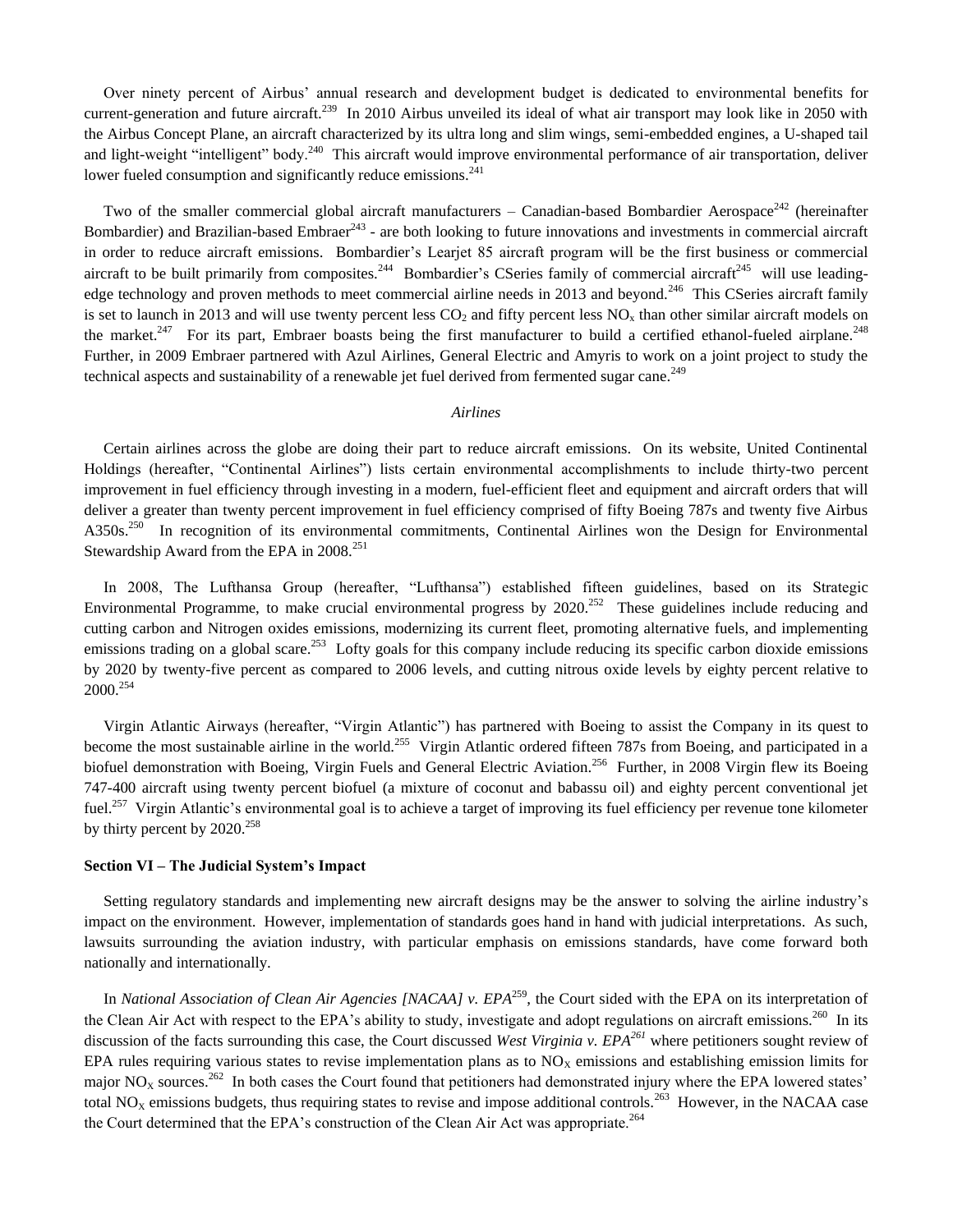In a case against the FAA, County of Rockland, New York lost on appeal on the issue of the FAA's analysis of environmental impacts on the redesign of New York, New Jersey, and Philadelphia airspace.<sup>265</sup> This case in intriguing because the Court found that the Petitioner had not been harmed by the FAA's determination that the redesign would in fact reduce emissions in the redesign study area.<sup>266</sup> In its analysis of whether the airspace redesign would harm any local property via aircraft emissions, the FAA relied on a fuel burn analysis which showed that the redesign would reduce fuel consumption in the study area.<sup>267</sup> Petitioners argued that notwithstanding the results of the fuel burn analysis, the FAA failed to calculate "the total of direct and indirect emissions" resulting from the project.<sup>268</sup> While the Petitioner lost this case, it was clear that it demanded higher standards of emissions inspection that that which was conducted by the FAA under the Clean Air Act.

 Looking internationally, in 2009 The Air Transport Association of America (ATA) and three member carriers - American Airlines, Continental and United - brought suit against the UK Secretary of State for Energy and Climate Change<sup>269</sup> on the legality of the European Union's plan to apply its Emissions Trading Scheme (ETS) to non-EU airlines. ATA's view is that the unilateral approach taken under the EU ETS violates critical international law principles and imposes costly policies on international aviation.<sup>270</sup> Regarding this case, ATA's Vice President of Environmental Affairs stated, "The U.S. airline industry has adopted a set of measures and targets as part of the worldwide aviation industry commitment to a global framework on aviation emissions. Through this commitment, the U.S. airlines alone will save more than sixteen billion metric tons of greenhouse gas emissions through 2050 on top of substantial savings already achieved."<sup>271</sup>

 In the midst of this pending case, in May 2011 U.S.-based airlines and the China Air Transport Association officially challenged the EU's efforts to implement the ETS for the aviation sector.<sup>272</sup> This ETS requires that beginning January 2012, all airlines flying to and from Europe will be required to reduce their carbon emissions.<sup>273</sup> Airlines will be issued emission permits; those airlines which overshoot their emission targets will be required to buy emission permits from those airlines which have complied and have surplus emission permits.<sup>274</sup> The China Air Transport Association stated it and its airline members do not acknowledge the EU's ETS, claiming that it would cost them billions of Yuan each year.<sup>275</sup>

While the above cases are not inclusive, they represent the notion that the judicial system plays a definite role in the impact of the airline industry's past and future carbon footprint.

# **Section VII – Conclusion**

 $\overline{a}$ 

 The great question for the future of aviation is simply – are all of these regulations and goals enough to minimize the aviation industry's impact on the environment? It is impossible to answer such question in the present. In an industry where growth is guaranteed, and with growth comes an increase in aircraft use, the potential for continued climate change due to aircraft use is quite possible. However, amidst the growing concerns pertaining to aircraft emissions, it is clear that a myriad of agencies and organizations, both governmentally-run and privately-owned, covering an international scale, are working together to better understand the airline industry's footprint on the environment. With the creation of hefty regulations coupled with the aviation sector's commitment to reaching lofty environmental goals, the impact which the aviation sector has on the environment is at the very least the cornerstone of this industry's commitment to reduce aircraft emissions in our skies.

<sup>1</sup> *See* FAA Forecast Fact Sheet (2011), *available at* http://www.faa.gov/news/fact\_sheets/news\_story.cfm?newsId=12440.

<sup>2</sup> *See* Bisignani, Giovanni, IATA, *The Risks to Our Profit Forecast for 2011 Are Very Real* (Apr. 2011) *available at* http://www.iata.org/pressroom/airlines-international/index/pages/comment.aspx (last visited May 18, 2011).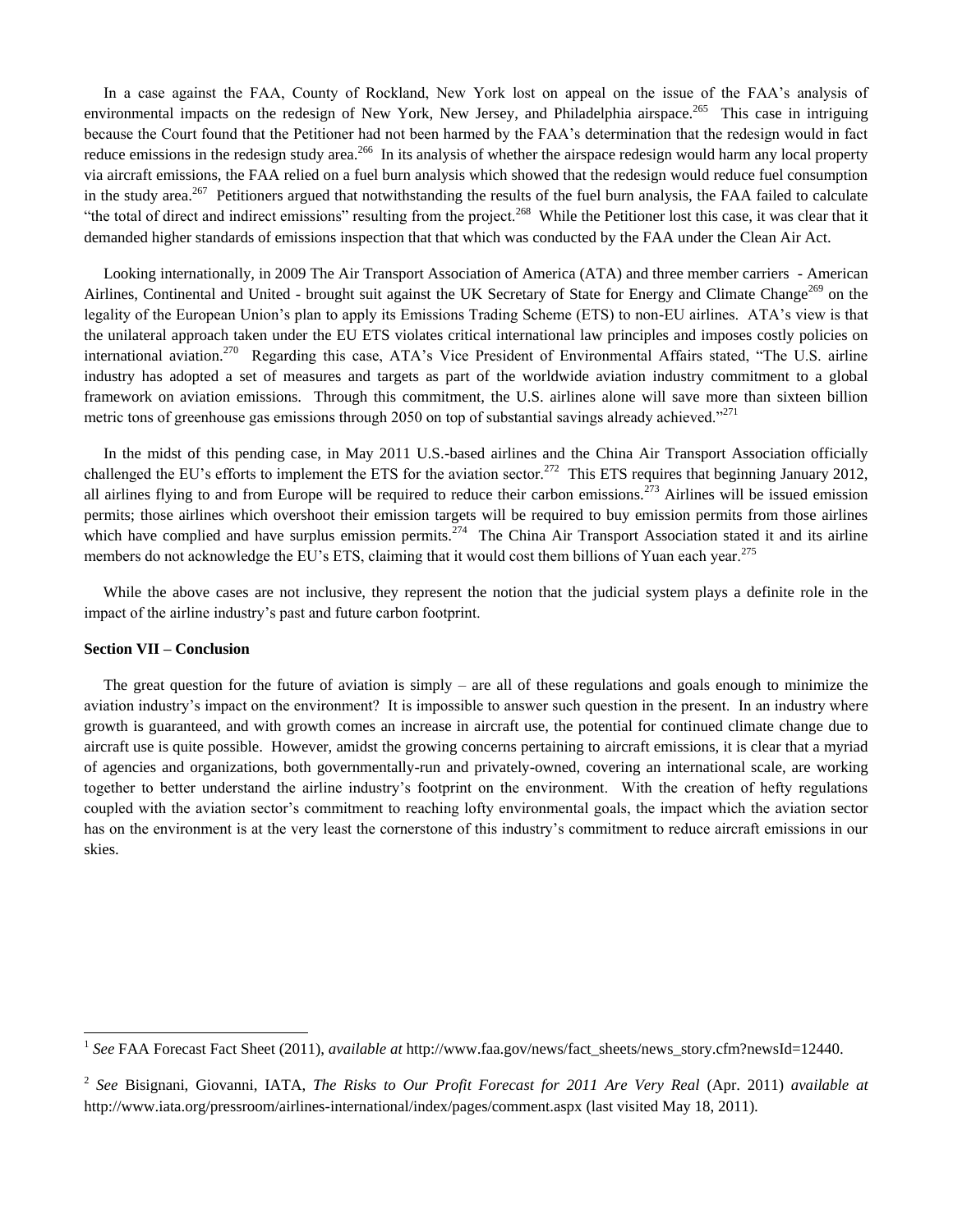3 *See* http://www.airbus.com/company/environment/climate-change/ (last visited May 18, 2011).

4 *See* FAA Forecast Fact Sheet, *supra*.

5 *Id.*

6 *Id.*

<sup>7</sup> R.G. GRANT, FLIGHT THE COMPLETE HISTORY 11 (2002, 2007).

<sup>8</sup> *Id.* at 132. The first daily international air service transport began in August 1919 between Hounslow, London and Le Bourget, Paris.

9 *Id*. at 134.

<sup>10</sup> *Id*. at 138.

<sup>11</sup> *See* http://www.nwahistory.org/about\_nwa.htm (last visited May 18, 2011).

<sup>12</sup> *See* http://www.pbs.org/kcet/chasingthesun/companies/eastern.html (last visited May 18, 2011).

<sup>13</sup> *See* http://panam.com/default1.asp (last visited May 18, 2011).

<sup>14</sup> *See* http://www.boeing.com/history/chronology/chron03.html (last visited May 18, 2011).

<sup>15</sup> *See* http://news.delta.com/index.php?s=18&cat=39 (last visited May 18, 2011).

<sup>16</sup> *See* http://www.aa.com/i18n/amrcorp/corporateInformation/facts/history.jsp (last visited May 18, 2011).

<sup>17</sup> CHRISTY, JOE, AMERICAN AVIATION AN ILLUSTRATED HISTORY 135 (1987).

<sup>18</sup> *Id*. at 136.

<sup>19</sup> GRANT, *supra* at 132.at 146. With the inception of Boeing's Model 247, which was capable of carrying 10 passengers at a top cruising speed of 155 mph, as well as the Douglas Commercial DC-1, DC-2 (which could carry 14 passengers) and DC-3 (which could carry 21 passengers), U.S. commercial air transport launched into the  $20<sup>th</sup>$  Century.

<sup>20</sup> *Id.* at 146.

<sup>21</sup> *Id.* Boeing designed the first two-engine aircraft in 1921 – the Model 247, and the first four-engine aircraft – the B-307 Stratoliner, in 1938.

<sup>22</sup> *Id.* at 149.

<sup>23</sup> CHRISTY, *supra* at 122. The average income per flight was approximately \$0.43 per mile, while operation costs began about \$0.50 per mile to upward of \$0.80 per mile.

<sup>24</sup> GRANT*, supra* at 147.

<sup>25</sup> *Id*.

<sup>26</sup> *Id.* at 157.

<sup>27</sup> CHRISTY, *supra* at 155. The maiden voyage of the *China Clipper*, a Martin M-130 captained by Ed Musick, occurred on November 22, 1935. The M-130 was capable of carrying up to 70 passengers and flew at a top cruising speed of 180 mph. *See* GRANT, *supra* at 165.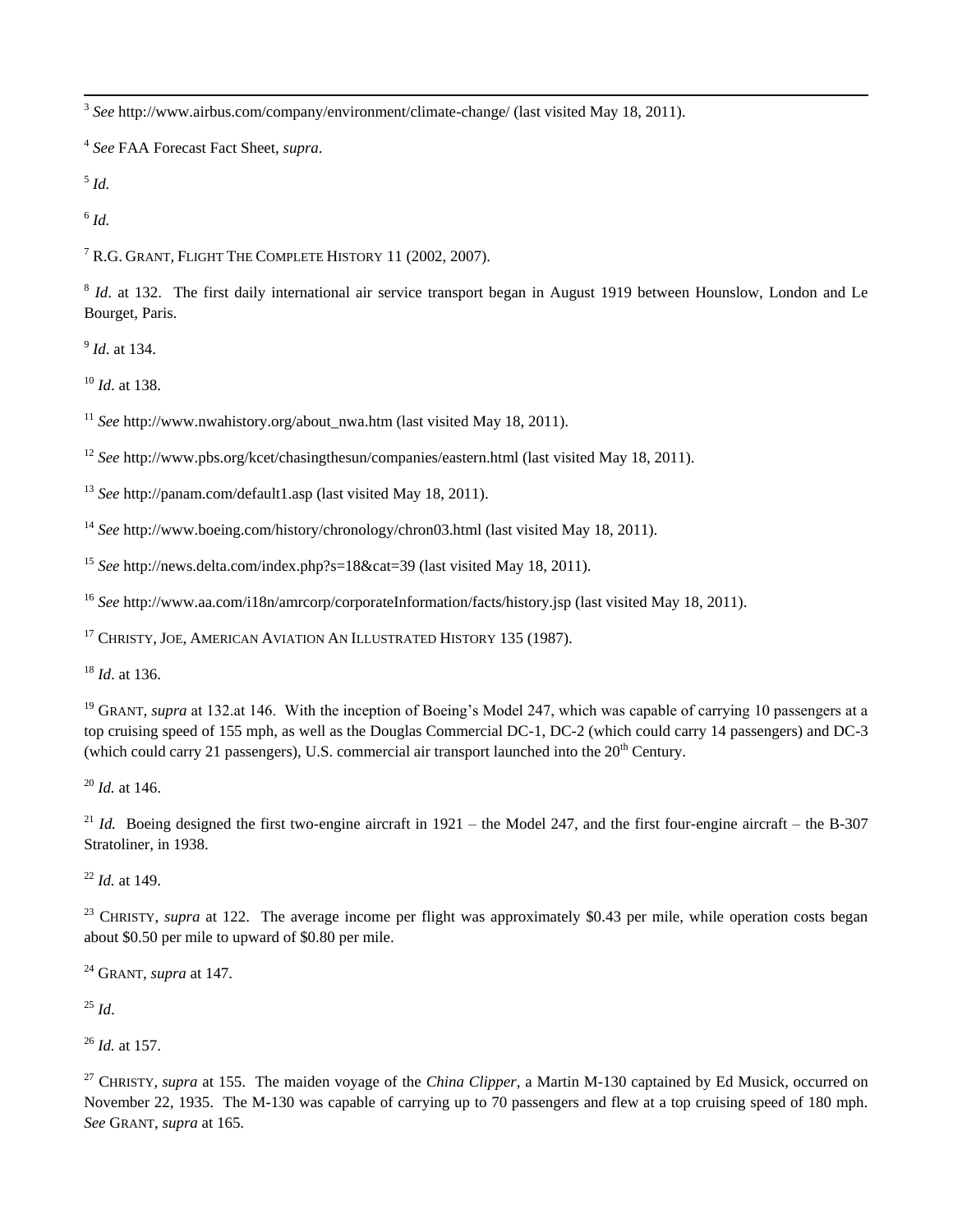$\overline{a}$ <sup>28</sup> *See* GRANT, *supra* at 164 – 165. Notable commercial models included the Caproni Ca 60 Transaero, which carried up to 100 passengers and flew at a top cruising speed of 81 mph; the Latécoère "Late" 521, which carried up to 70 passengers and flew at a top cruising speed of 132 mph; the Sikorsky S-38, which carried 8 passengers and flew at a top cruising speed of 110 mph, and the Sikorsky S-42 which carried up to 32 passengers and flew at a top cruising speed of 170 mph.

<sup>29</sup> *Id*. at 157. *See also* GRANT, *supra* at 163.

<sup>30</sup> GRANT, *supra* at 163.

<sup>31</sup> GRANT, *supra* at 376.

<sup>32</sup> *Id.* at 380. This aircraft flew at a top cruising speed of 340 mph. Due to high operational costs as compared to other competitors' manufacturing costs, only 55 Model 377's were built.

<sup>33</sup> *See* GRANT, *supra* at 379 – 381. The Lockheed 1049G Super Constellation, which carried up to 109 passengers and flew at a top cruising speed of 327 mph was considered one of the most graceful airliners of all time. The Douglas DC-7C Seven Seas four-engine jet used energy efficient Write Turbo Compound engines, and carried up to 105 passengers with a top cruising speed of 360 mph. The DC-7C was the last of the prop-driven planes in the Pam Am fleet. *See* CHRISTY, *supra* at 160.

<sup>34</sup> GRANT, *supra* at 380.

<sup>35</sup> *See id*.

<sup>36</sup> *Id.*

<sup>37</sup>See id. The first turboprop airliner, the Vickers Viscount, was a British aircraft and came into inception in 1950.

<sup>38</sup> *See* GRANT, *supra* at 383. The first commercial jet, the deHavilland Comet, entered the scene in 1952. However, due to certain in-flight disasters in the mid-1950's, lost its edge in the technology era. The Boeing 707 came into service in 1958, and flew transatlantic routes from New York to Paris and London. The Boeing 707 flew at a maximum cruising speed of 600 mph, and launched the airline industry into the era of the jet-powered engine.

<sup>39</sup> *Id.* at 385.

<sup>40</sup> *Id.*

 $41$  The Boeing 727 along with its rear mounted trijet engines, was also designed with a complex multiflap wing married to a spacious fuselage. This aircraft became the world's best-selling jet transport with 1,831 build by 1984. *See* GRANT, *supra* at 388.

<sup>42</sup> *See* CHRISTY, *supra* at 333 – 334.

<sup>43</sup> GRANT, *supra* at 386.

<sup>44</sup> *Id.*

<sup>45</sup> See *id.* at 390 – 395.

<sup>46</sup> *See id*. at 393.

<sup>47</sup> *Id.* at 399. The Airbus A3XX was the original design for the super-jumbo jet, but was redesigned the A380 and carries 550 passengers. Its maiden voyage was in April 2005.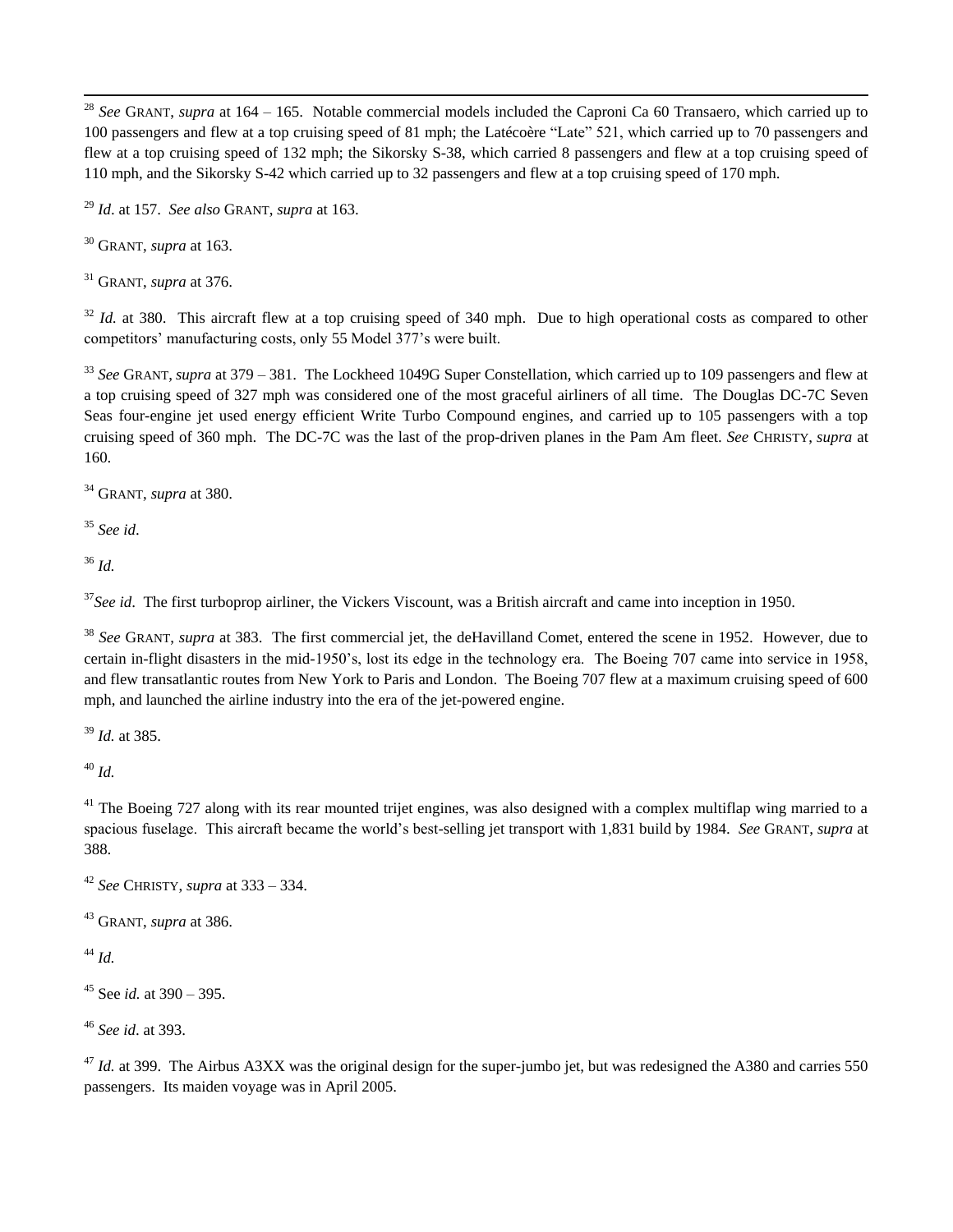$\sqrt{48}$ <sup>48</sup> *See* http://www.boeing.com/aboutus/environment/environmental\_report\_09/\_inc/flash-2-3-2.html (last visited May 18, 2011).

<sup>49</sup> GRANT, *supra* at 429.

<sup>50</sup> *Id*.

<sup>51</sup> According to the EPA, the term "transportation" includes the following engine categories: aircraft, diesel boats and ships, non-diesel program, gasoline boats and personal watercraft, forklifts, generators, compressors, lawn and garden engines, locomotives, snowmobiles, dirt bikes, and ATV's. *See* http://epa.gov/nonroad/ (last visited May 24, 2011).

<sup>52</sup> Dempsey, Paul Stephen*, Trade & Transport Policy in Inclement Skies – The Conflict Between Sustainable Air Transportation and Neo-Classical Economics*, 65 J. Air L. & Com. 639, 640 (2000).

<sup>53</sup>*Id.* at 642. According to the U.S. Energy Information Administration's International Energy Outlook Highlights of 2010, transportation accounts for 30% of the world's carbon dioxide (CO<sub>2</sub>) emissions. See http://www.eia.doe.gov/oiaf/ieo/highlights.html (last visited May 24, 2011).

<sup>54</sup> *See* http://www.epa.gov/otaq/climate/basicinfo.htm (last visited May 24, 2011) which indicates that  $CO_2$  is the most prevalent greenhouse gas.

<sup>55</sup> *See* http://www.epa.gov/otaq/climate/basicinfo.htm (last visited May 31, 2011).

<sup>56</sup> *Id*. According to the EPA, transportation accounts for 47% of the net increase in total U.S. emissions since 1990. *See* http://www.epa.gov/otaq/climate/basicinfo.htm (last visited May 24, 2011).

<sup>57</sup> *See* Reagan, Daniel B., *Note, Putting International Aviation Into the European Union Emissions Trading Scheme: Can Europe Do It Flying Solo?*, 35 B.C. Envtl. Aff. L. Rev., 349,349 (2008). *See also* Intergovernmental Panel on Climate Change [IPCC], *Aviation and the Global Atmosphere: Summary for Policy Makers*, at 3 (1999).

<sup>58</sup> Aircraft account for approximately 4% of the annual global  $CO_2$  emissions from fossil fuels near the earth's surface as well as at high altitudes. *See* http://www.nasa.gov/centers/glenn/about/fs10grc.html (last visited May 23, 2011).

<sup>59</sup> Dempsey *supra* at 643.

<sup>60</sup> IPCC, *Aviation and the Global Atmosphere: Summary for Policy Makers* Web Publication (2001) at Section 1.1., *available at* http://www.grida.no/publications/other/ipcc sr/?src=/climate/ipcc/aviation/index.htm (last visited May 23, 2011). Ultraviolet B radiation (also known as UV-B) is the chief cause of skin reddening and sunburn, and tends to damage the skin's more superficial epidermal layers. It plays a key role in the development of skin cancer. *See* http://www.skincancer.org/understanding-uva-and-uvb.html (last visited May 23, 2011).

<sup>61</sup> Dempsey, *supra* at 640.

<sup>62</sup> *Id.*

<sup>63</sup> *See* the Department of Transportation and FAA *Air Quality Procedures For Civilian Airports & Air Force Bases*, (1997) Appendix C: Key Pollutants at C-5. (hereinafter, "FAA Air Quality Procedures").

<sup>64</sup> *Id.*

<sup>65</sup> *See* http://www.nasa.gov/centers/glenn/about/fs10grc.html (last visited May 11, 2011).

<sup>66</sup> *Id.*

<sup>67</sup> *Id.*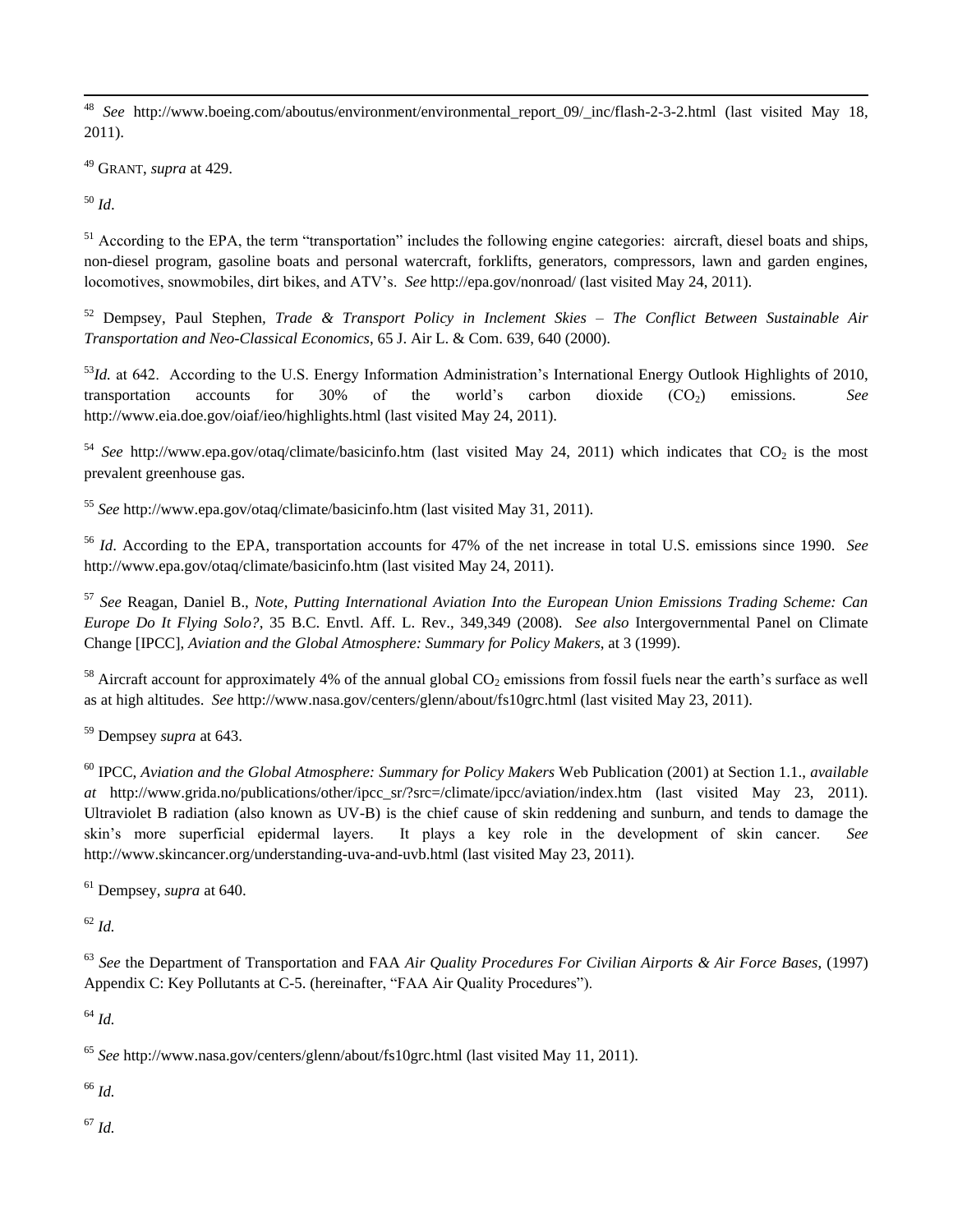$\overline{a}$ *See* http://www.epa.gov/apti/ozonehealth/what.html (last visited May 31, 2011).

*See* FAA Air Quality Procedures *supra* at Appendix C: Key Pollutants at C-6, Section C1.1

*Id.*

*Id.*

 *Id.* at C-7. Note, the term "climbout" when used in aviation refers to the actual operation of increasing the altitude of an aircraft as well as the logical phase of an aircraft flight following take-off and preceding the aircraft reaching cruising altitude.

*See* http://www.nasa.gov/centers/glenn/about/fs10grc.html (last visited May 13, 2011).

<sup>74</sup> See http://climatelab.org/Airplane\_emissions under "Climate Impact" section (last visited May 11, 2011).

*See* http://earthobservatory.nasa.gov/IOTD/view.php?id=49040 (last visited May 12, 2011).

*Id.*

*See* FAA Air Quality Procedures *supra* at C-7, Section C1.2.

*Id.*

*See* http://www.nasa.gov/centers/glenn/about/fs10grc.html (last visited May 13, 2011).

*See* FAA Air Quality Procedures *supra* at C-7, Section C1.2.

*Id.*

<sup>82</sup> *Note*, the term "Off-Highway Vehicles" includes aircraft. Data accumulated from World Resources Institute – CO Inventory Report for Calendar Year 2008 (documenting CO Emissions Trends by Source, 2003 – 2008) *available at* http://pdf.wri.org/wri\_co2\_inventory\_report\_2008.pdf (last visited May 27, 2011).

*See* FAA Air Quality Procedures *supra* at C-7, Section C1.2.

*See* http://www.eoearth.org/article/Carbon\_dioxide (last visited May 11, 2011).

*See* http://timeforchange.org/CO2-cause-of-global-warming (last visited May 27, 2011).

*See* http://www.epa.gov/climatechange/emissions/co2.html (last visited May 11, 2011).

*Id.*

*See* Intergovernmental Panel on Climate Change [IPCC] *Special Report on Aviation and the Global Atmosphere* (1999).

<sup>89</sup> Data accumulated from World Resources Institute – CO<sub>2</sub> Inventory Report for Calendar Year 2008 (for data accumulated during years 2003 – 2008) *available at* http://pdf.wri.org/wri\_co2\_inventory\_report\_2008.pdf (last visited May 27. 2011).

*See* http://www.epa.gov/climatechange/emissions/co2.html (last visited May 11, 2011).

*Id.*

*See* FAA Air Quality Procedures *supra* at C-7, Section C1.3.

*Id.*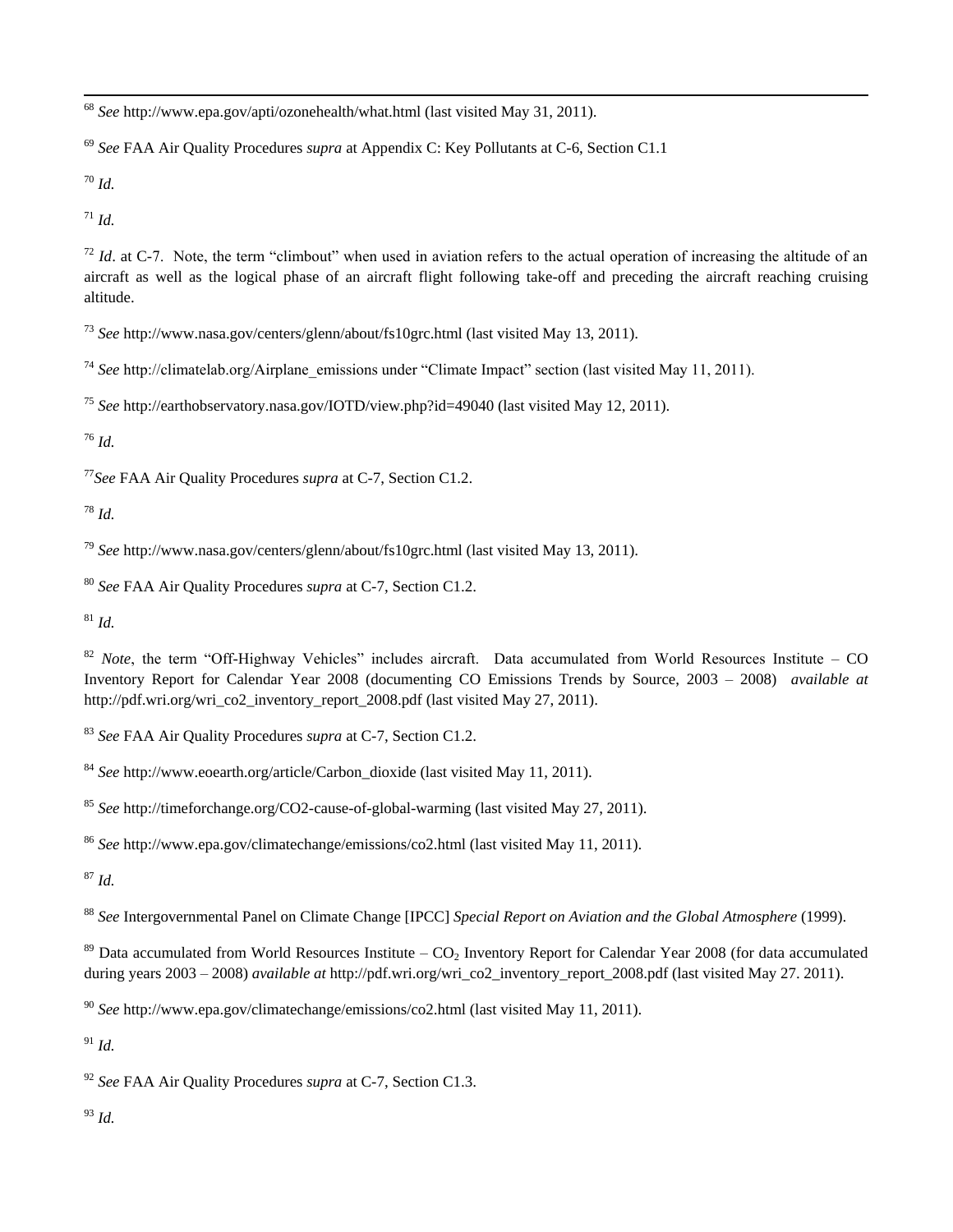$\overline{a}$ *Id.*

 *Id. See also* EPA National Emissions Inventory Air Pollutant Emissions Trend Data 1970 – 2008 *available at*  http://www.epa.gov/ttn/chief/trends/index.html (last visited May 27, 2011).

<sup>96</sup> *Note*, the term "Off-Highway Vehicles" includes aircraft. Data accumulated from World Resources Institute – CO<sub>2</sub> Inventory Report for Calendar Year 2008 (data accumulated for years 2003 – 2008) *available at* http://pdf.wri.org/wri\_co2\_inventory\_report\_2008.pdf (last visited May 27. 2011). Data retrieved from PM-10 Emissions with Condensibles spreadsheet.

*See* FAA Air Quality Procedures *supra* at C-7, Section C1.3.

*Id.* at C-8, Section C1.4.

*Id.*

*Id.*

*Id.*

<sup>102</sup> Note that "Off-Highway Vehicles" includes aircraft. Data accumulated from World Resources Institute –  $CO<sub>2</sub>$  Inventory Report for Calendar Year 2008(data accumulated for years 2003 – 2008) *available at* http://pdf.wri.org/wri\_co2\_inventory\_report\_2008.pdf (last visited May 27, 2011).

*See* http://www.nasa.gov/centers/glenn/about/fs10grc.html (last visited May 13, 2011).

*Id.*

*Id.*

*Id.*

*Id.*

*See* http://www.nasa.gov/centers/glenn/about/fs10grc.html (last visited May 13, 2011).

*Id.*

*See* FAA Air Quality Procedures *supra* at C-8, Section C1.4.

*See* FAA Air Quality Procedure *supra s* at Section C1.5.

*Id.*

*Id. See also* http://www.epa.gov/oaqps001/nitrogenoxides/ (last visited May 27, 2011).

<sup>114</sup> Data accumulated from a 2006 study in Ontario, Canada which shows that two-thirds of all NO<sub>2</sub> emissions in that location come from the transportation sector. Data *available at* http://www.airqualityontario.com/science/pollutants/nitrogen.cfm (last visited May 27, 2011).

*See* FAA Air Quality Procedure *supra s* at Section C1.6.

*Id.*

*See* http://www.epa.gov/oaqps001/lead/health.html (last visited May 27, 2011).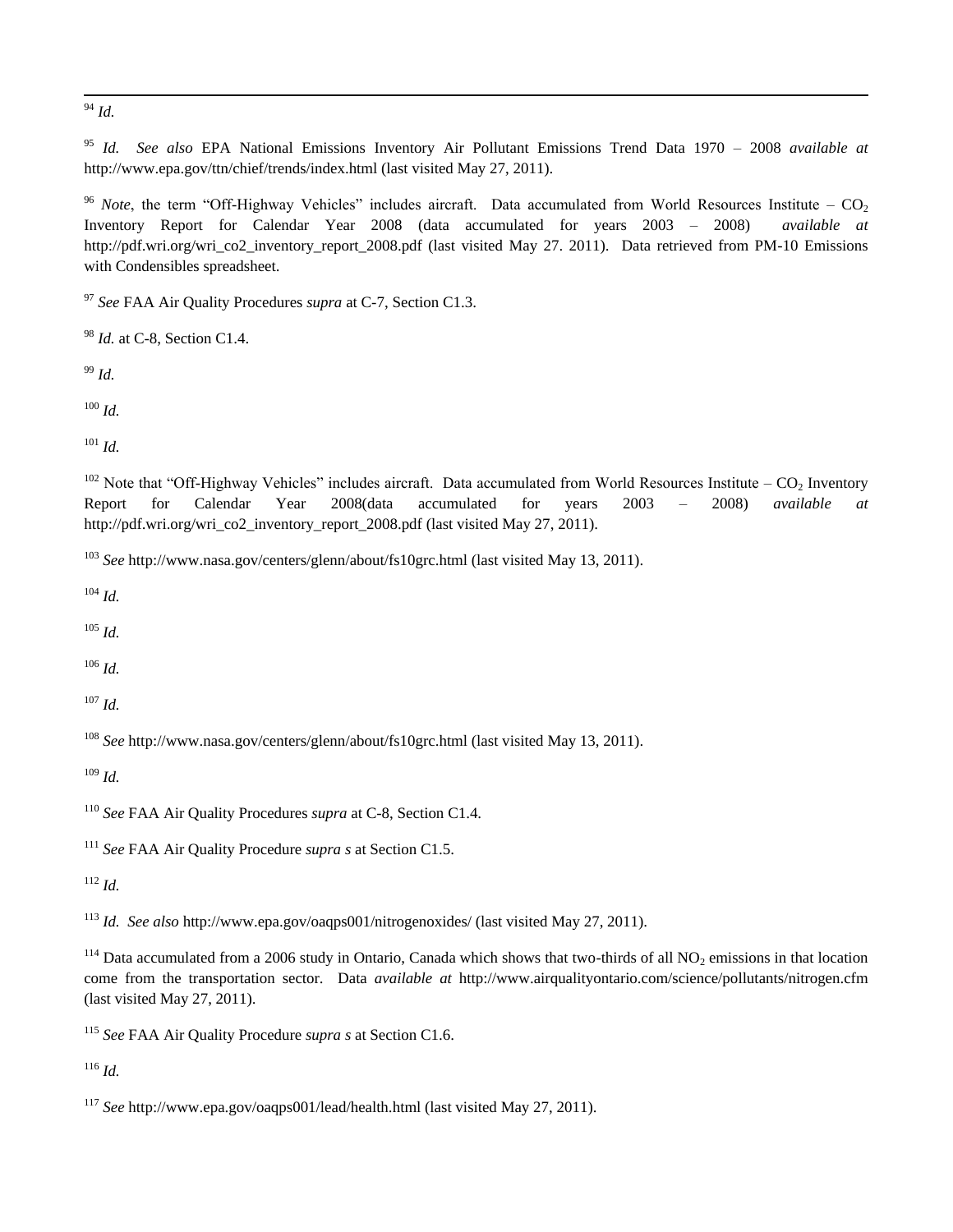$\overline{a}$ <sup>118</sup> *Id.*

<sup>119</sup> Data accumulated from a 2005 study by the EPA. Data *available at* http://www.epa.gov/air/emissions/pb.htm (last visited May 27, 2011).

<sup>120</sup> *See* FAA Air Quality Procedure *supra s* at Section C1.6.

<sup>121</sup> *Id.*

<sup>122</sup> *See* FAA Forecast Fact Sheet (2011), *available at* http://www.faa.gov/news/fact sheets/news\_story.cfm?newsId=12440 (last visited May 29, 2011).

<sup>123</sup> *See* Bisignani, Giovanni, IATA, *The Risks to Our Profit Forecast for 2011 Are Very Real* (Apr. 2011) *available at* http://www.iata.org/pressroom/airlines-international/index/pages/comment.aspx (last visited May 15, 2011).

<sup>124</sup> *See* http://www.airbus.com/company/environment/climate-change/ (last visited May 18, 2011).

<sup>125</sup> *See* Intergovernmental Panel on Climate Change [IPCC] *Special Report on Aviation and the Global Atmosphere* (1999).

<sup>126</sup> *See* Aircraft & Emissions: A Primer *available at* http://www.faa.gov/regulations\_policies/policy\_guidance/envir\_policy/media/AEPRIMER.pdf (last visited May 31, 2011).

<sup>127</sup> *See* Recommended Best Practice for Quantifying Speciated Organic Gas Emissions from Aircraft Equipped With Turbofan, Turbojet, and Turboprop Engines (hereinafter, Recommended Best Practice) *available at* http://www.faa.gov/regulations\_policies/policy\_guidance/envir\_policy/media/AEPRIMER.pdf (last visited May 31. 2011).

<sup>128</sup> *Id.*

<sup>129</sup> *Id.*

<sup>130</sup> *Id.*

<sup>131</sup> *Id.*

$$
^{132}\,Id.
$$

<sup>133</sup> *Id.*

<sup>134</sup> *Id.*

<sup>135</sup> *See* Procedures in the Emissions Certification of Aircraft Engines, Annex 16, Volume II, International Civil Aviation Organization *available at* http://www.icao.int (last visited May 31, 2011).

<sup>136</sup> *See* Recommended Best Practice, *supra*. Note that aircraft emissions are typically expressed in units of pounds per day or tons per year for each pollutant. Note further that the term "speciated", when referring to OGs emitted from aircraft is essentially an advanced term used for quantifying the different gases (e.g.,  $CO_2$  and  $NO_x$ ) emitted from various combustion engines (e.g., turbofan, turbojet and turboprop).

<sup>137</sup> *Id.*

<sup>138</sup> *Id.*

<sup>139</sup> *See id*, pp. 14-17 for examples of these calculations.

<sup>140</sup> See http://www.faa.gov/news/fact\_sheets/news\_story.cfm?newsId=8768 (last visited May 31, 2011).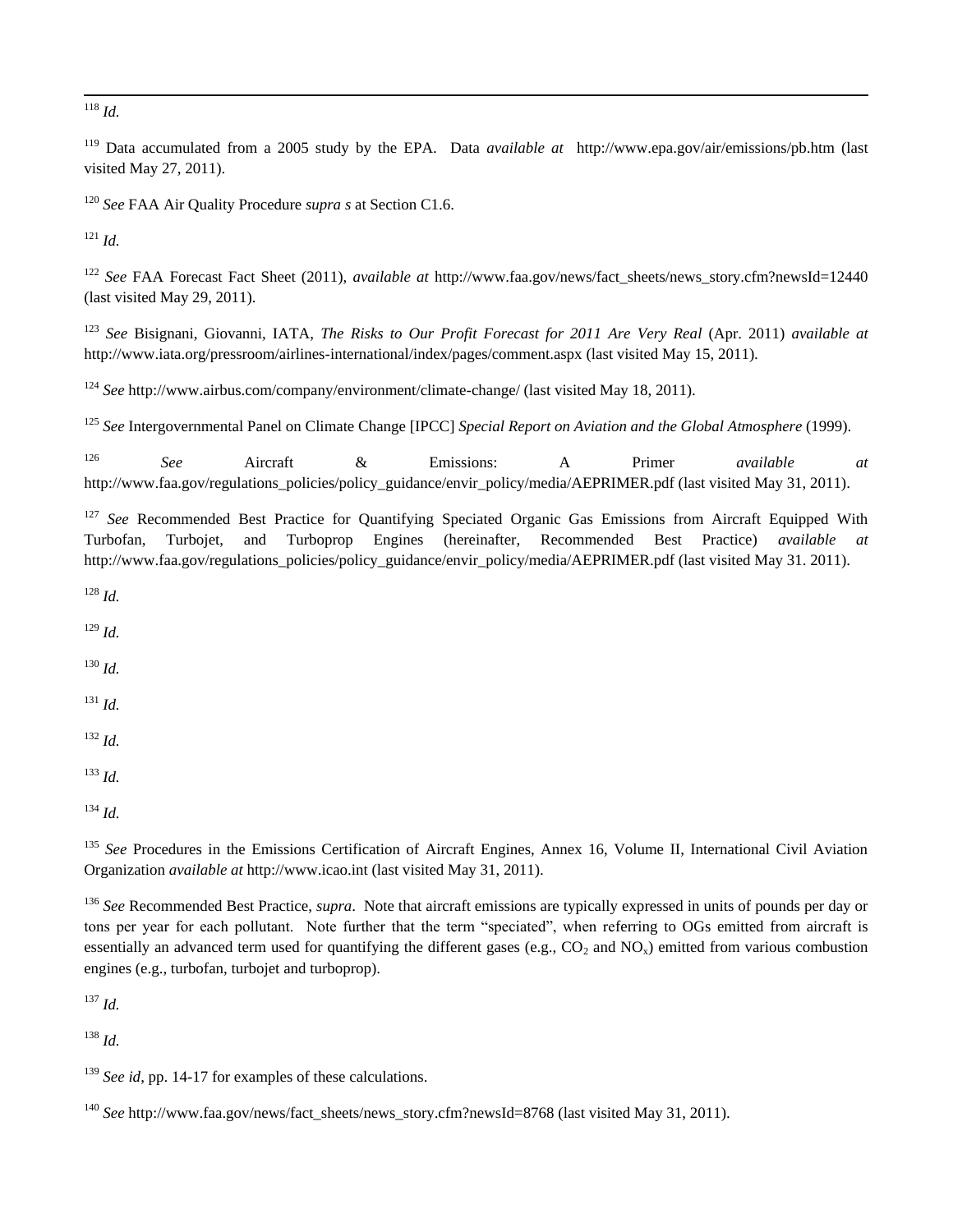$\overline{a}$ <sup>141</sup> *Id.*

<sup>142</sup> *Id. Note*, during 2010 NextGen made flying safer by giving pilots nearly total access to stabilized approach procedures with three-dimensional precision using PBN. It made air transportation more efficient by moving aircraft in and out of airports faster and by making better use of airspace. It gave pilots and air traffic controllers new capabilities that allow them to see the exact location of surrounding aircraft. It reduced aviation's environmental impact from some operations using capabilities that allow aircraft to burn less fuel, emit fewer greenhouse gases and reduce noise. More information on NextGen's achievements *available at* http://www.faa.gov/nextgen/media/ng2011\_implementation\_plan.pdf (last visited May  $31, 2011$ ).

<sup>143</sup> *See* FAA's NextGen Implementation Plan (hereinafter NextGen Plan) (March 2011) at 6, *available at* http://www.faa.gov/nextgen/media/ng2011\_implementation\_plan.pdf (last visited May 31, 2011).

 $^{144}$  *Id.* at 5.

$$
^{145}\ Id.
$$

<sup>146</sup> Information on ADS-B *available at* NextGen Plan, *supra* at 8.

<sup>147</sup> *Id.* at 27.

<sup>148</sup> *Id.*

$$
^{149} \, Id.
$$

<sup>150</sup> *Id.* at 7, 39.

<sup>151</sup> *Id*. at 11.

<sup>152</sup> *Id*.

<sup>153</sup> *See* http://www.epa.gov/aboutepa/whatwedo.html (last visited May 16, 2011).

<sup>154</sup> *Id.*

<sup>155</sup> *See* http://www.epa.gov/otaq/aviation.htm (last visited May 16, 2011).

<sup>156</sup> 42 U.S.C. §7401.

<sup>157</sup> *See id.* at §7401(b).

<sup>158</sup> *See id*. at §§7571 – 7574.

<sup>159</sup> 40 C.F.R. Part 50 (2008).

 $160$  42 U.S.C. §7403(b)(6).

 $^{161}$  *Id.* at §7403(g)(1).

<sup>162</sup> *See* 40 C.F.R. Part 58 [EPA-HQ-OAR-2006-0735; FRL-]. *Note*, three criteria were used to select airports for the lead monitoring study  $- (1)$  lead emissions with greater than or equal to 0.50 tons per year, (2) airport runway configuration and meteorology that lead to a greater frequency of operations from one or two runways, and (3) ambient air within 150 meters of the location(s) of maximum emissions *available at* http://www.epa.gov/otaq/regs/nonroad/aviation/memo-selc-airport-monstdy.pdf (last visited May 16, 2011).

<sup>163</sup> 40 C.F.R. Part 87 [EPA–HQ–OAR–2007–0294; FRL–9141–7].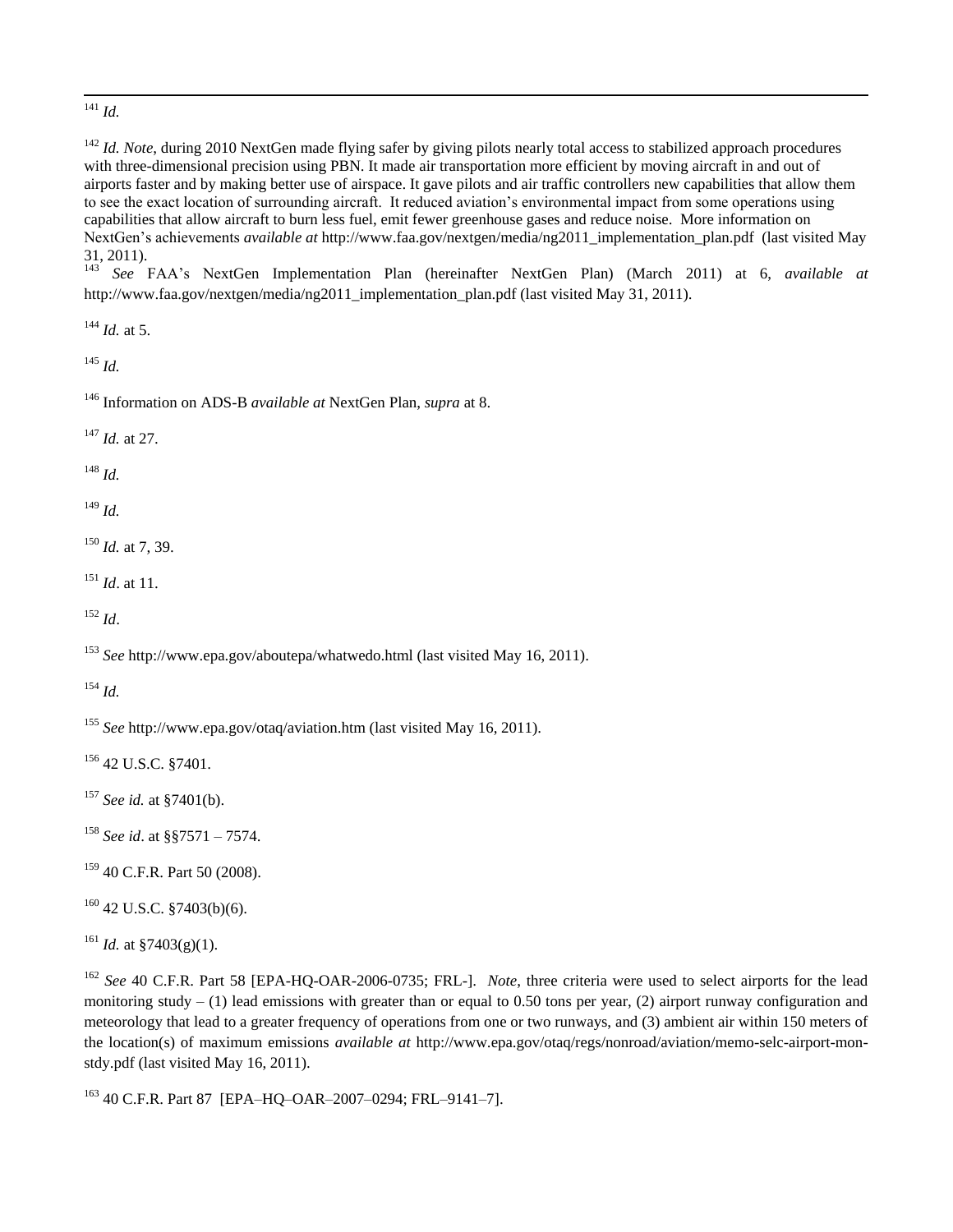164 <sup>164</sup> Friends of the Earth October 3, 2006 Petition *available at* http://www.epa.gov/otaq/regs/nonroad/aviation/foe-20060929.pdf.

<sup>165</sup> Project Plan *available at* http://www.epa.gov/otaq/regs/nonroad/aviation/420r09904.pdf.

<sup>166</sup> *See* http://www.epa.gov/otaq/aviation.htm (last visited May 16, 2011).

<sup>167</sup> *See* http://www.epa.gov/otaq/regs/nonroad/aviation/420r05004.pdf (last visited May 16, 2011).

<sup>168</sup> *See* http://www.epa.gov/otaq/aviation.htm (last visited May 16, 2011).

<sup>169</sup> *See* http://www.epa.gov/oms/regs/nonroad/aviation/420f05015.htm (last visited May 17, 2011).

<sup>170</sup> *Id*.

<sup>171</sup> *Id.*

<sup>172</sup> Convention on International Civil Aviation, Apr. 4, 1947, T.I.A.S. No. 1591, 15 U.N.T.S. 295 [hereinafter Chicago] Convention].

<sup>173</sup> See http://www.icao.int/icaonet/dcs/7300.html (last visited May 16, 2011).

<sup>174</sup> *Id.*

<sup>175</sup> *See* http://www.icao.int/icao/en/env2010/Index.html (last visited May 16, 2011).

<sup>176</sup> *Id.*

<sup>177</sup> *Id.*

<sup>178</sup> See Int'l Civil Aviation Org. [ICAO], *Consolidated Statement of Continuing ICAO Policies and Practices Related to Environmental Protection*, A37-WP/24. Resolutions A37-18 [hereinafter ICAO Resolution A37-18] and A37-19 [hereinafter ICAP Resolution A37-19] for the most recent updates in 2010 *available at* http://www.icao.int/icao/en/env2010/A37\_Res18\_en.pdf and http://www.icao.int/icao/en/env2010/A37\_Res19\_en.pdf.

<sup>179</sup> *See* ICAO Resolution *supra* A37-19.

<sup>180</sup> *See* Intergovernmental Panel on Climate Change [IPCC], *Aviation and the Global Atmosphere* (Nov. 2000).

<sup>181</sup> See id. at Preface.

<sup>182</sup> *See id.* at Summary for Policymakers, Section 2: How Do Aircraft Affect Climate Change.

<sup>183</sup> See id. at Summary for Policymakers - Section 4.8: What Are the Overall Climate Effects of Subsonic Aircraft?

<sup>184</sup> *See* Intergovernmental Panel on Climate Change [IPCC], c/o World Meteorological Organization (WMO), *Climate Change 2007 – Synthesis Report* (2008).

<sup>185</sup> *Id.* at Summary for Policymakers – Introduction - Section 1: Observed Changes in Climate and Their Effects.

<sup>186</sup> *See id.* at Introduction – Section 2: Causes of Change.

<sup>187</sup> *Id.*

<sup>188</sup> *Id.* at Summary for Policymakers - Introduction - Section 3: Projected Climate Change and Its Impact.

<sup>189</sup> *See* http://www.icao.int/icao/en/Env2010/Aee.htm (last visited May 17, 2011).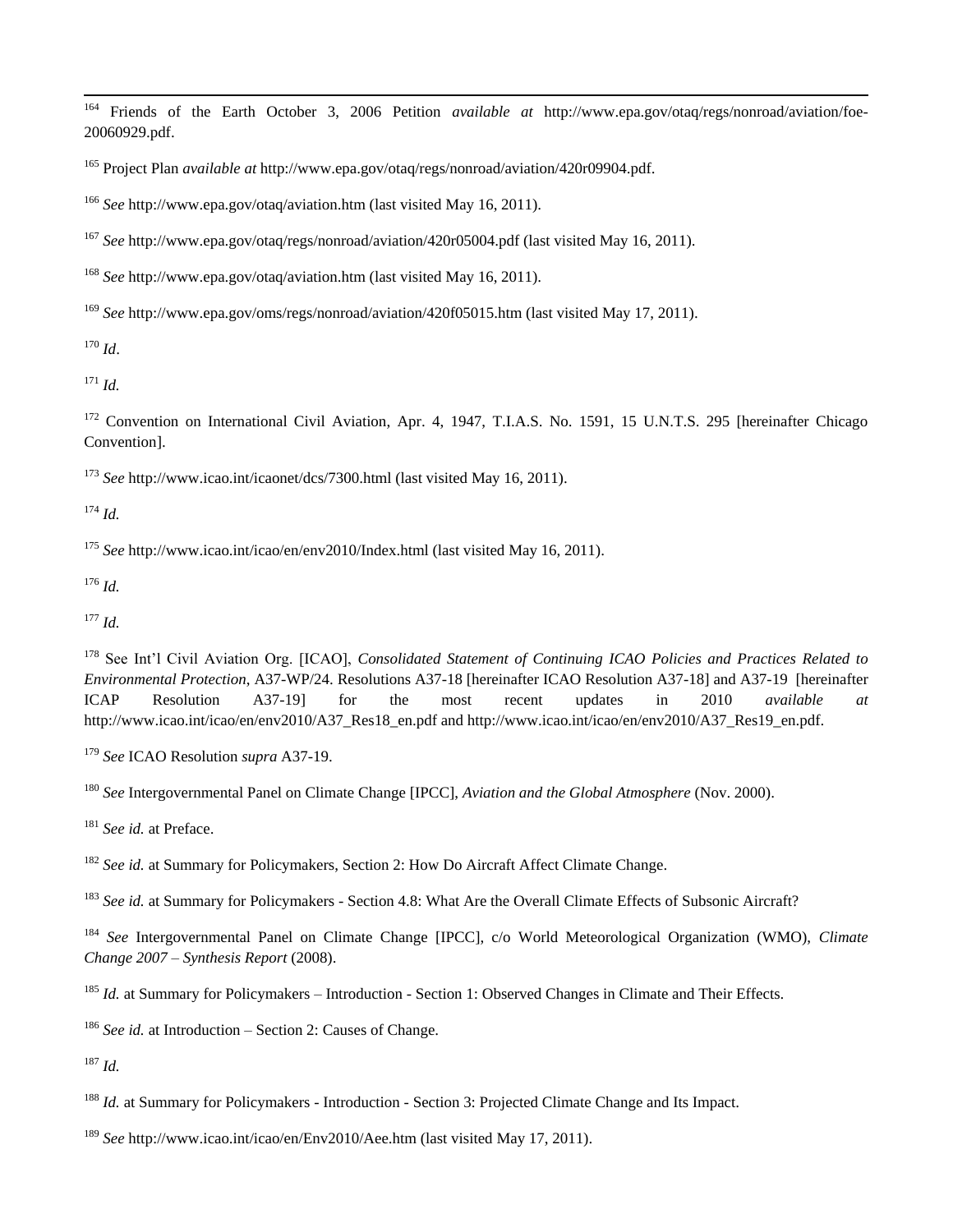$\overline{a}$ Kyoto Protocol to the United Nations Framework Convention on Climate Change, Dec. 10, 1997, 37 I.L.M. 22 [hereinafter, Kyoto Protocol]*.*

<sup>191</sup> I*d.* at art. 2.2. *See also* Daniel B. Reagan, *Note: Putting International Aviation into the European Union Emissions Trading Scheme: Can Europe Do it Flying Solo?*, 35 B.C. Envtl. Aff. L. Rev. 349, 356 (2008).

<sup>192</sup> *See* http://unfccc.int/kyoto\_protocol/items/2830.php (last visited May 24, 2011).

<sup>193</sup> Kyoto Protocol at Annex B.

<sup>194</sup> *Id.* at Annex A. The six identified gases are: Carbon Dioxide (CO2), Methane (CH4), Nitrous Oxide (N2O), Hydrofluorocarbons (HFCs), Perfluoracarbons (PFCs) and Suphurhexafluoride (SF6).

<sup>195</sup> *See* http://www.icao.int/icao/en/env2010/Index.html (last visited May 17, 2011).

<sup>196</sup> *See* http://www.iata.org/about/Pages/mission.aspx (last visited May 17, 2011).

<sup>197</sup> *See* http://www.iata.org/membership/Pages/airlines.aspx (last visited May 17, 2011).

<sup>198</sup> *See* http://www.iata.org/whatwedo/environment/Pages/index.aspx (last visited May 17, 2011).

<sup>199</sup> International Air Transport Association [IATA], *A Global Approach To Reducing Aviation Emissions First Stop: Carbon-Neutral Growth From 2020* (2009).

<sup>200</sup> *Id. at* IATA's Four Pillar Strategy.

<sup>201</sup> *See* International Air Transport Association [IATA], *Aviation and Climate Change Pathway to Carbon-Neutral Growth in 2020* (2009).

 $^{202}$  The Boeing Company (hereinafter, Boeing) had 2010 net revenues of US\$64 billion in 2010 as compared to \$68 billion in 2009 per the Company's 4th Quarter and Full Year Results 2010 *available at* http://www.boeing.com/news/releases/2011/q1/110126a\_nr.pdf (last visited May 28, 2011). Boeing employs more than 159,000 persons in 70 countries worldwide.

<sup>203</sup> *See* http://www.boeing.com/companyoffices/aboutus/brief.html (last visited May 17, 2011).

<sup>204</sup> *See* http://www.boeing.com/aboutus/environment/index.htm (last visited May 17, 2011).

<sup>205</sup> *See* http://www.boeing.com/aboutus/environment/policies.html (last visited May 17, 2011).

<sup>206</sup> Information on the ERA Project *available at* http://www.aeronautics.nasa.gov/isrp/era/index.htm (last visited May 17, 2011).

<sup>207</sup> Airbus is a division of European Aeronautic Defense and Space Company (EADS). According to the EADS Annual Report 2010 *available at* http://www.eads.com/eads/int/en/investor-relations/events-reports/annual-report/2010.html (last visited May 18, 2011) Airbus' 2010 net revenue was €29.9 billion, up from the 2009 net revenue of €28 billion. Airbus employs 52,500 employees encompassing 80 nationalities.

<sup>208</sup> *See* http://www.airbus.com/company/environment/ (last visited May 17, 2011).

<sup>209</sup> *See* http://www.airbus.com/company/environment/climate-change/ (last visited May 17, 2011).

<sup>210</sup> *See* http://www.airbus.com/company/market/gmf2010/ for a direct link to the pdf version of this *Forecast*.

<sup>211</sup> *See* http://www.airbus.com/company/environment/ and http://www.atag.org/content/default.asp (last visited May 18, 2011).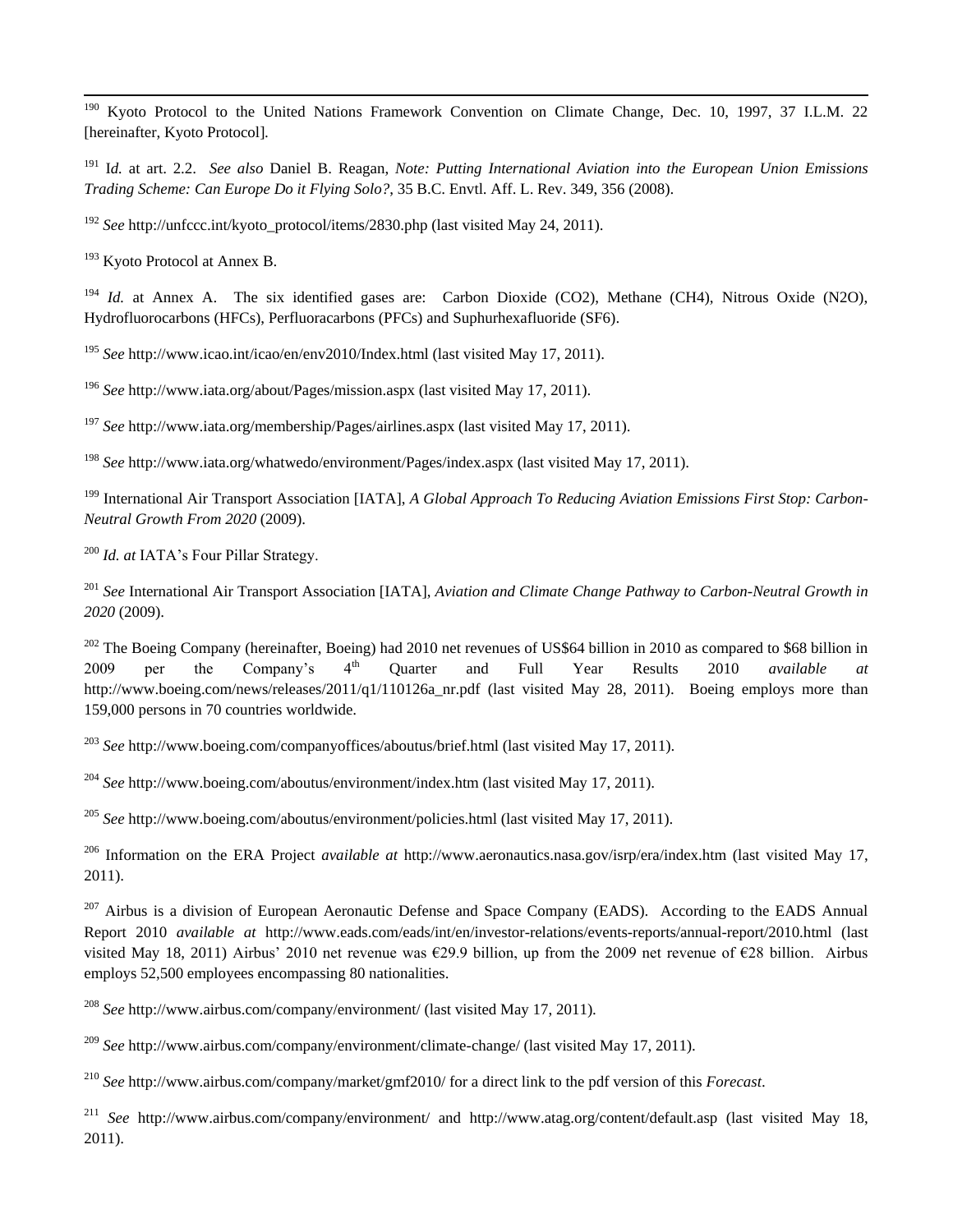*See* http://www.airbus.com/company/environment/climate-change/ (last visited May 18, 2011).

*Id.*

 $\overline{a}$ 

*Id.*

*See* http://www.icao.int/icao/en/Env2010/ClimateChange/AlternativeFuels.htm (last visited May 19, 2011).

*Id.*

 *See* Int'l Civil Aviation Org. [ICAO], *Annex 16 – Environmental Protection, Volume II – Aircraft Engine Emissions to the Convention on International Civil Aviation, available at* http://www.icao.int/eshop/pub/anx\_info/an16\_info\_en.pdf

*Id.*

*See* http://www.icao.int/icao/en/Env2010/TechnologyStandards.htm (last visited May 19, 2011).

I*d.*

 International Air Transport Association [IATA], *A Global Approach To Reducing Aviation Emissions First Stop: Carbon-Neutral Growth From 2020* (2009,) *available at* http://www.iata.org/SiteCollectionDocuments/Documents/Global Approach Reducing Emissions 251109web.pdf.

*Id.*

$$
^{223}\ Id.
$$

 $^{224}$  *Id.* at Pillar 1 – Technology.

*Id.*

 $^{226}$  *Id.* at Pillar 2 – Operations.

<sup>227</sup> *Id.* Note that in 2008 IATA's Green Team saved 1 million tons of  $CO<sub>2</sub>$ .

 $^{228}$  *Id.* at Pillar 3 – Infrastructure.

*Id.* at Pillar 4 – Economic Measures.

*Id.*

*See* http://www.iata.org/whatwedo/environment/Pages/index.aspx (last visited May 18, 2011).

<sup>232</sup> See http://www.boeing.com/aboutus/environment/environment\_report\_10/3\_performance\_pg\_1.html (last visited May 18, 2011).

*Id.*

*Id.*

*Id.*

*Id.*

*Id.*

*Id.*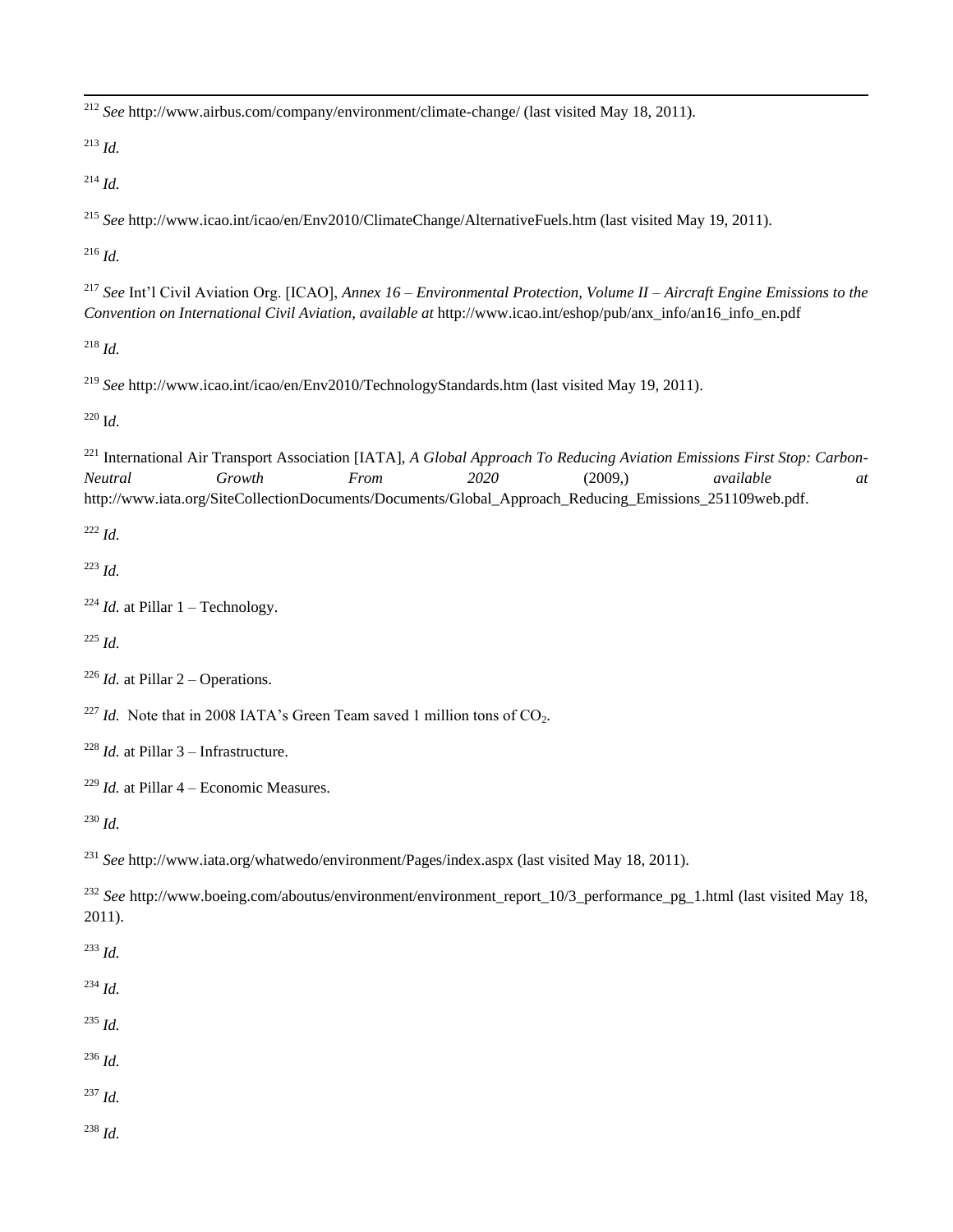$\overline{a}$ <sup>239</sup> *See* http://www.airbus.com/innovation/future-by-airbus/research-technology/ (last visited May 18, 2011).

<sup>240</sup> *See* http://www.airbus.com/innovation/future-by-airbus/concept-planes/ (last visited May 18, 2011).

<sup>241</sup> *Id.*

 $242$  Bombardier Aerospace (hereinafter, Bombardier) is a Canadian-based world leader in design, manufacture and support of innovative aviation products for the business, commercial, specialized and amphibious aircraft markets. According to Bombardier's 2011 Annual Report, net revenues were down in 2010 (US\$19,366 billion) as compared to 2009 (US\$19,721 billion). Of these numbers, US\$9.4 billion of the 2009 revenue was attributable to the aeronautics division of Bombardier as compared to US\$10 billion in 2008. Bombardier's 20 year forecast anticipates deliveries in the 100 – 149 seat mainland aircraft at 6,700 worth US\$393 billion. At present, Bombardier employs 28.700 permanent employees. Bombardier's 2011 Annual Report *available at* http://www.bombardier.com/files/en/supporting\_docs/BI-Bombardier\_Annual\_Report\_FY2010- 11.pdf.

<sup>243</sup> Embraer-Empresa Brasileira de Aeronáutica S.A. (hereinafter Embraer) is a Brazilian-based manufacturer of commercial, corporate and military aircraft. According to its 2009 Annual Report's Corporate Profile *available at* http://www1.embraer.com.br/relatorios\_anuais/relatorio\_2009/english/index.html, during the company's forty year history it has produced more than 5,000 aircraft which operate in 88 countries. According the Embraer's 2010 United States Securities and Exchange Commission Form 20-F *available at* http://ri.embraer.com.br/Embraer/ShowResultados.aspx?id\_materia=NhzgWbS/o8oSOlow8ZzAeg==&id\_vinculo=NhzgWb S/o8oSOlow8ZzAeg==&id\_canal=ylPU%20SWBRqiRmJwFawb/Dg== (last visited May 28. 2011) at the close of 2010 Embraer's net revenue was US\$5497.8 as compared to US\$5364.1 in 2009.

<sup>244</sup> *See* Bombardier 2011 Annual Report at 85.

<sup>245</sup> The CSeries family of aircraft is Bombardier's entry into the  $100 - 149$  seat commercial aircraft market segment.

<sup>246</sup> *See* http://www.bombardier.com/en/aerospace/products/commercial-aircraft/cseries?docID=0901260d800091e6 (last visited May 18, 2011).

<sup>247</sup> *Id.*

<sup>248</sup> *See* Embraer Market Outlook 2010 – 2029 at 6.

<sup>249</sup> *Id.*

<sup>250</sup> *See* http://www.continental.com/web/en-US/content/company/globalcitizenship/environment.aspx (last visited May 18, 2011).

<sup>251</sup> *See* http://www.continental.com/web/en-US/content/company/globalcitizenship/awards.aspx?Mobile=1 (last visited May 18, 2011).

<sup>252</sup> *See* http://verantwortung.lufthansa.com/en/environment/environmental-strategy.html (last visited May 18, 2011).

<sup>253</sup> *Id.*

<sup>254</sup> *Id.*

<sup>255</sup> *See* http://www.virgin-atlantic.com/en/us/allaboutus/environment/ouractions.jsp (last visited May 18, 2011).

<sup>256</sup> *Id.*

<sup>257</sup> *See* http://www.seatguru.com/articles/green\_aircraft\_and\_airlines.php (last visited May 18, 2011).